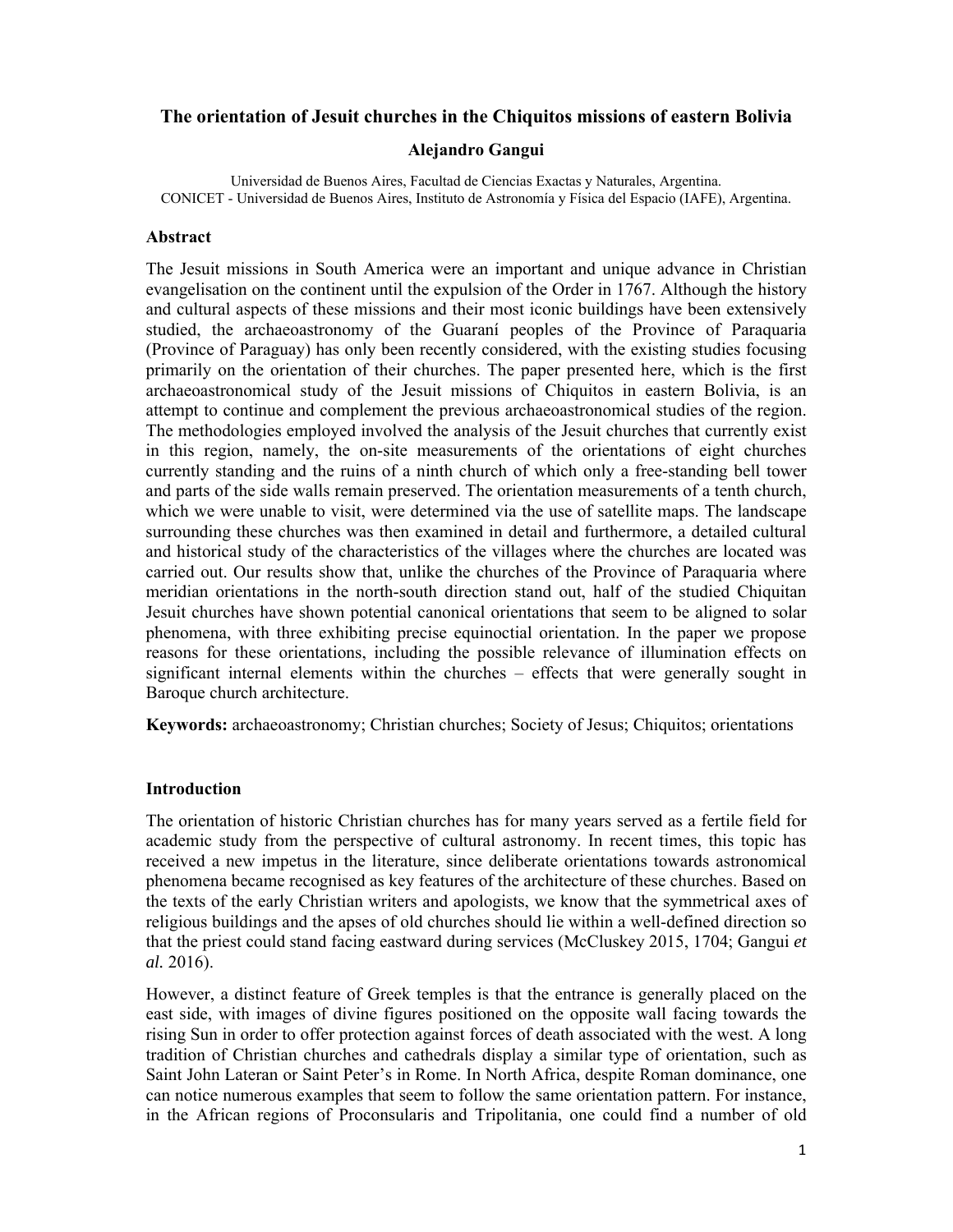churches with orientations towards the west, which was a usual custom in early Christianity (Esteban *et al.* 2001, 81; Belmonte *et al.* 2006, 79). We have also found results very similar to those in our recent research in the Canary Islands, particularly in the historic city of La Laguna in the island of Tenerife (Gangui and Belmonte 2018). It should also be noted that most of the churches studied in previous literature were oriented roughly within the solar range, that is, with orientations that fall between the winter and summer solstices (for instance, the Jesuit mother church of Il Gesú in Rome which points towards the eastern horizon), with a noticeable clustering around the equinoxes and, sometimes, also around the solstices (González-García 2015, 272).

The most direct influence for the construction of churches in our study area could probably be traced back to the sixteenth century after the Council of Trent (1545-1563). Following this, Cardinal Carlos Borromeo published his *Instructiones fabricae et supellectilis ecclesiasticae* (1577), which was widely disseminated. In these instructions he indicated the direction for the main altar:

Now, the placement of this altar must be elected at the head of the church, at the highest place where the main door is located; its back wall [of the church] points in a straight line towards the east, even though the people houses be at the back. And never orient it [the back wall] towards the solstitial east, but towards the equinoctial east […] (Borromeo 1985 [1577]: 15, translation by author)

We know, however, that although Borromeo suggested that the church be built in such a manner so that it does not depart from ancient custom and approved tradition, many of his initial followers might have later dropped the stipulation for eastern orientation.

In this paper we focus on the Jesuit missionary churches in South America, which for almost two centuries were the most representative constructions in the process of Christian evangelisation on the continent until the Order's expulsion in 1767. The main research objective is to discern possible patterns of orientations in the studied structures and to assess whether these orientations are related to the location of the Sun or other celestial bodies when crossing the horizon, which could yield important information pertaining to their construction. Although extensive and detailed historical and cultural studies of missionary peoples and their most emblematic buildings throughout this region have been carried out, the orientation of churches in these villages had not been the subject of in-depth study until a couple of years ago (Giménez Benítez *et al.* 2018). Additionally, archaeoastronomical fieldwork that considers the urban characteristics and the writings and chronicles of the missionaries have only recently been undertaken in the Guaraní peoples' territories, which today are distributed over a large region that spreads across three countries – the northeast of Argentina, southern Brazil and Paraguay.

Intending to continue and complement the pioneering work carried out by Giménez Benítez *et al.* (2018) which provided a detailed study of Jesuit churches in the Province of Paraquaria, this paper presents an archaeoastronomical study of the orientations of Jesuit churches in nearby Chiquitos (today the Chiquitanía region). The fieldwork consisted of precise measurements of the orientations of eight churches that still exist in the region and of the ruins of a ninth church, San Juan Bautista de Taperas, of which only the monumental bell tower is still standing. Through the use of satellite maps and the reconstruction of local topography from a digital terrain model, we were able to determine the orientation data of a tenth church, Santo Corazón de Jesús, located in an area of very difficult access. Finally, all the measurements were then corroborated with the same digital terrain models.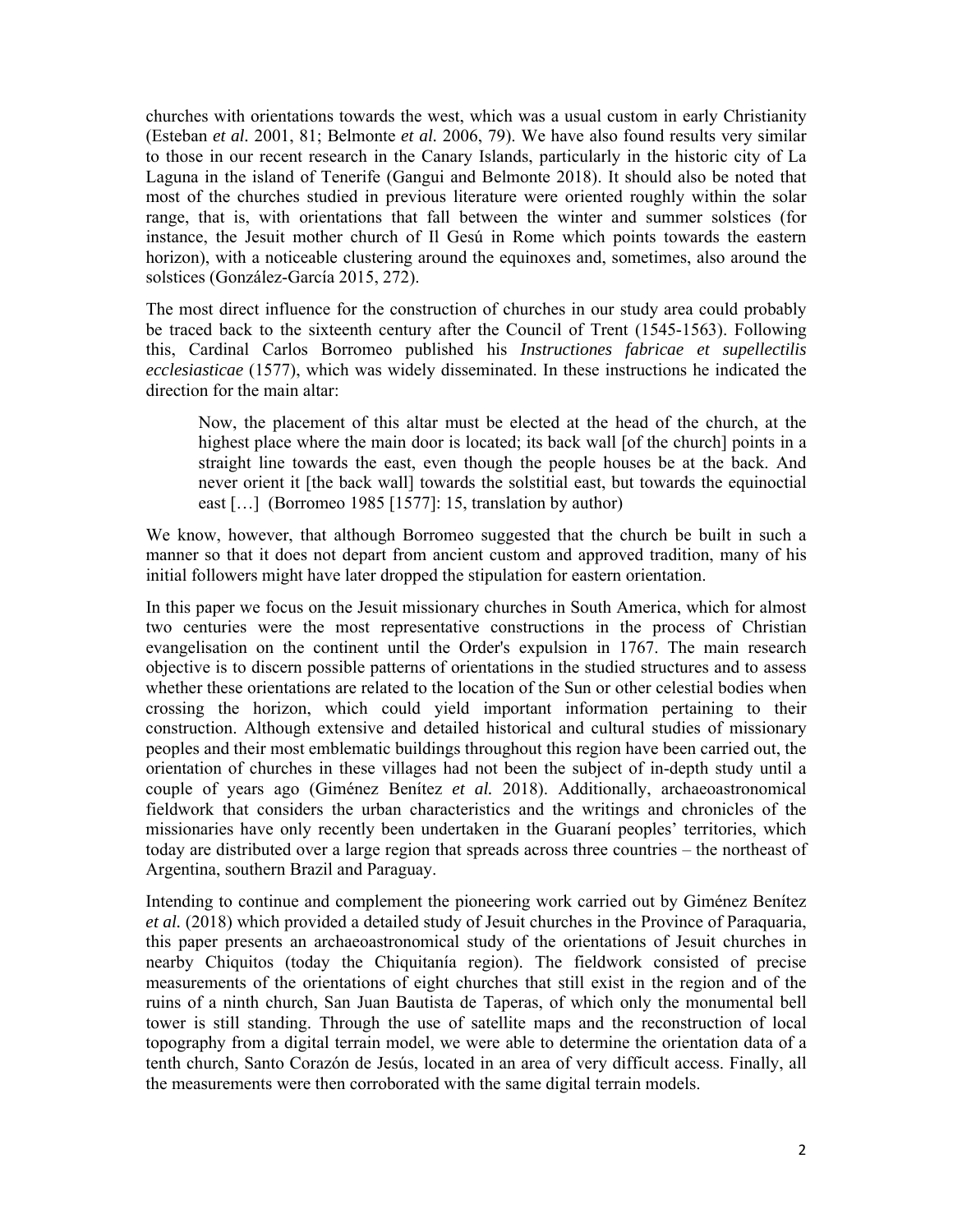As is well-known, Jesuit reductions (settlements for indigenous people organised and administered by the Jesuit priests) also spread out into the interior regions of the South American continent, beyond Paraguay and above the Tropic of Capricorn and were mostly located within the current limits of Bolivia (Figure 1). The missions of Moxos which were established in this area were mainly concentrated in the central north of the country in the Department of Beni (Limpias Ortiz 2007) and those of the Chiquitos occupied the northeast of Santa Cruz de la Sierra. Both groups of missions were located in the vast area currently known as eastern Bolivia (*el oriente boliviano*). However, the peoples of these different regions kept their own characteristics and particularities, due firstly to the variety of cultural origins of the local populations (the Chiquitan nations, for example, originate from the Arawak trunk, unlike the Guaraní of the Province of Paraguay) and secondly due to both the diverse geography of its sites, and aspects related to the climate.



Figure 1. Map with the location of the main Jesuit missions in South America. Adapted from A. Parejas Moreno and V. Suárez Salas, *Localización de las misiones jesuíticas de Sudamérica*, 1992. In *Chiquitos. Historia de una utopía* (Santa Cruz de la Sierra: Universidad Privada de Santa Cruz de la Sierra, 1992), p. 18. To these must be added, among others, the groups of missions in Orinoco (today in Colombia and Venezuela) and at Meta in the current Colombian territory (Martini 1977, 7). (Image courtesy of A. Parejas Moreno and V. Suárez Salas).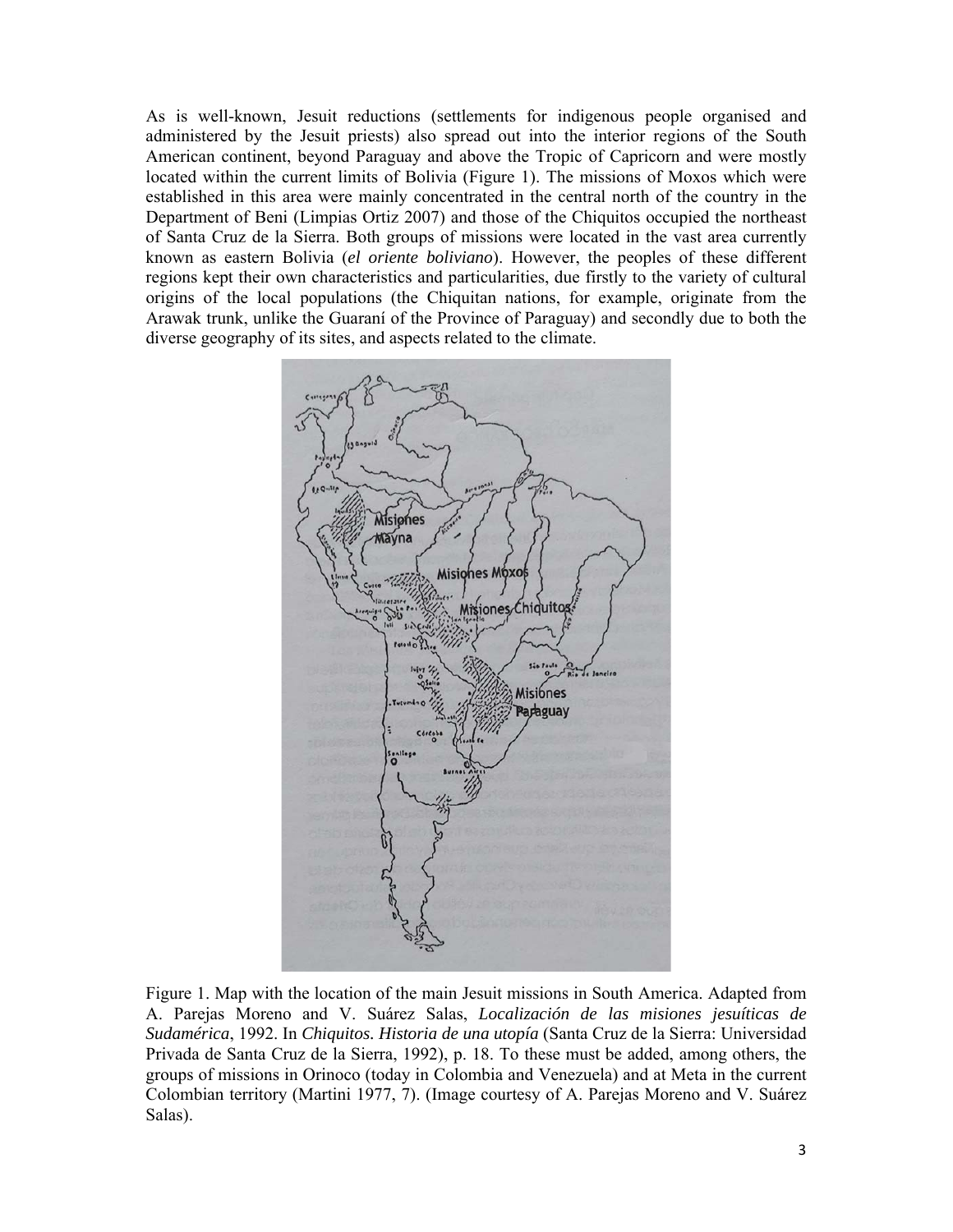On the other hand, the Jesuit missions of eastern Bolivia had different origins and were administered by different Jesuit provinces; those of Moxos were administered from Lima and Juli in Peru, while those of Chiquitos had their administrators in Córdoba – today in Argentinian territory – and in Tarija. It is partly due to these reasons that historians treat the two *cruceñas* reductions as separate objects of study and as interesting cases very different from those of the Jesuit peoples of the Province of Paraquaria (Parejas Moreno 1995, 253).

In the following sections we will present the historical and cultural elements that have characterised the Jesuit settlement in eastern Bolivia (Querejazu 1995). We will then review the foundation of villages, their urbanisation and the establishment of their religious buildings, especially the churches that, as we will see, represented a sort of "cathedrals" hidden in the tropical virgin forest. We will then present the data from our measurements and their analysis. In this way we will try to understand the reasons that guided the builders of the studied churches to locate and orient these buildings in the way they did. To finish, we will briefly discuss the possible relevance of internal illumination effects in the churches in determining the chosen orientations.

### **The Jesuits of Chiquitos**

The Society of Jesus was created in 1540 and barely 28 years later Jesuits started carrying out their missionary activities in the Viceroyalty of Peru. A short time later they established foundations in strategic places of the Audiencia de Charcas, such as in Potosí, in La Paz and, in 1587, in Santa Cruz de la Sierra. Initially, the Jesuits concentrated their evangelising mission on the Chiriguanos of the Andean region, but towards the end of the seventeenth century a series of circumstances led them to take over the Province of Chiquitos, which is located in what is presently known as eastern Bolivia. The Chiquitanos, who were "always at war" according to Charlevoix (1913 [1757], 167), had become a serious threat to the government of the city of Santa Cruz, yet at the same time, these natives were easy prey for the slave traders from Santa Cruz, who captured and sold them in nearby regions, even in Peru. In addition, the incursions of the "flag-carriers" (*bandeirantes paulistas*), who were fortune hunters and slavers, showed the weakness of the governing body of that city which was located at the border area of Chiquitos.

Agustín de Arce y de la Concha, who was governor of Santa Cruz between 1686 and 1691, believed that the problem of the Chiquitanos could be solved through evangelisation and for this he turned to the Society of Jesus. During that time Father José de Arce, a Jesuit from La Palma in the Canary Islands, was already at the College of Tarija training himself for converting the fierce Chiriguanos to the faith of Christ. Learning of the governor's request, Father Arce immediately offered to work in Chiquitos and, with the permission of the provincial Father Gregorio Orosco who at that time was visiting Tarija, he changed his destination to first Santa Cruz and then the lands of the Chiquitanos (Hoffmann 1979, 169).

Problems began as soon as Father Arce arrived in Santa Cruz. The presence of missionaries in the city was not viewed favorably by locals, as it jeopardised the profitable business of selling young Indians as slaves. Despite some opposition from the locals and the imminence of the rainy season, which would have made his journey more difficult, Father Arce made his way towards the unmapped lands on September 2<sup>nd</sup>, 1691, accompanied by another brother of his Order and by two indigenous guides. It was not without difficulty that he arrived at the first village in Chiquitos and he did so at an opportune moment, since the Indians had been enduring the ravages caused by a plague, most likely an epidemic of smallpox, and the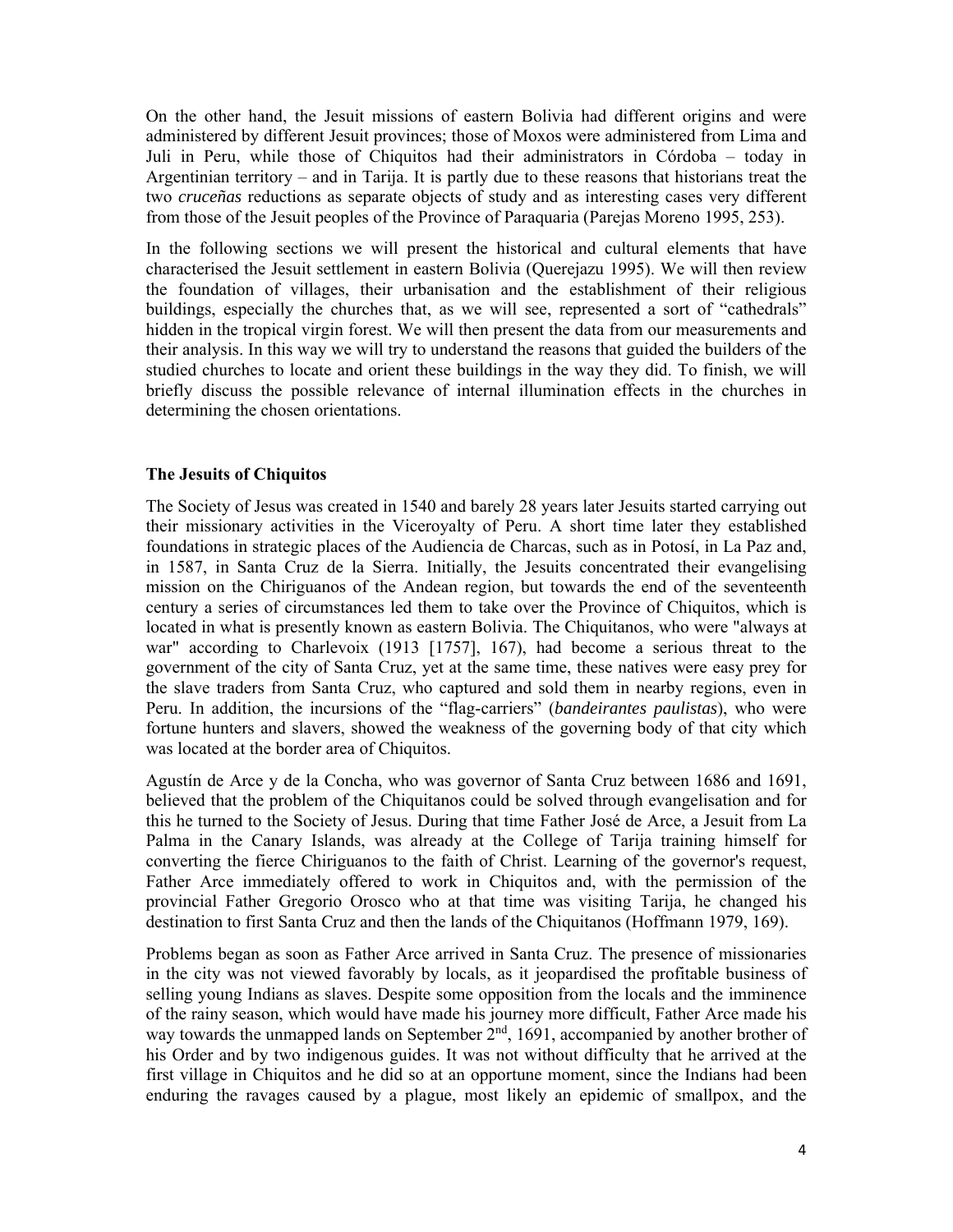presence of the missionary and his help was very well received (Fernández 1895 [1726], I, Chap. IV, V.I-85).

According to Fernández, when the locals asked Father Arce to stay with them, he interpreted this as a divine sign (Fernández 1895 [1726], I, Chap. IV, V.I-87), and decided to stay in the village. Then on Saint Sylvester's Day, which coincided with the last day of the year 1691, Father Arce established the first Chiquitos reduction, which would later be dedicated to San Francisco Javier (Francis Xavier) (Parejas Moreno 1995, 273). With greater or lesser difficulties, over the years and through the intervention of many Jesuit priests, the Chiquitos territory was in due course populated by a multitude of reductions for the indigenous communities (Figure 2). Under a rigid and disciplined organisation, characteristic of the Society of Jesus, the Indians in these villages found security for their families and material well-being, but the price was absolute dedication to Roman Catholicism, complete acculturation and the total annulment of their cultural identity.

For several different reasons, such as the geographical location in adverse territories, the lack of essential natural resources like water, and the continuous attacks of the *paulistas* or of other partialities of hostile Indians, the mission of San Francisco Javier and most of those that populated the Chiquitanía, were forced to move more than once throughout the decades, even after the expulsion of the Jesuits in 1767. In many cases the dates of the foundation of the missions and even their original sites are uncertain but, excluding San Juan Bautista de Taperas, the nine missions that still stand today are "living villages" that preserve many of the traditions of centuries ago and, especially, the religious fervor of the Jesuit era.



Figure 2. The ten Jesuit missions of the Province of Chiquitos, in eastern Bolivia. On the map we can see the location of the churches of San Francisco Javier (SFJ), Nuestra Señora de la Inmaculada Concepción (Co), San Ignacio (SI), San Miguel (SM), Santa Ana (SA), San Rafael (SR), San José (SJo), San Juan Bautista (SJB), Santiago (Sa) and Santo Corazón (SC). Image by the author (Google Earth Pro).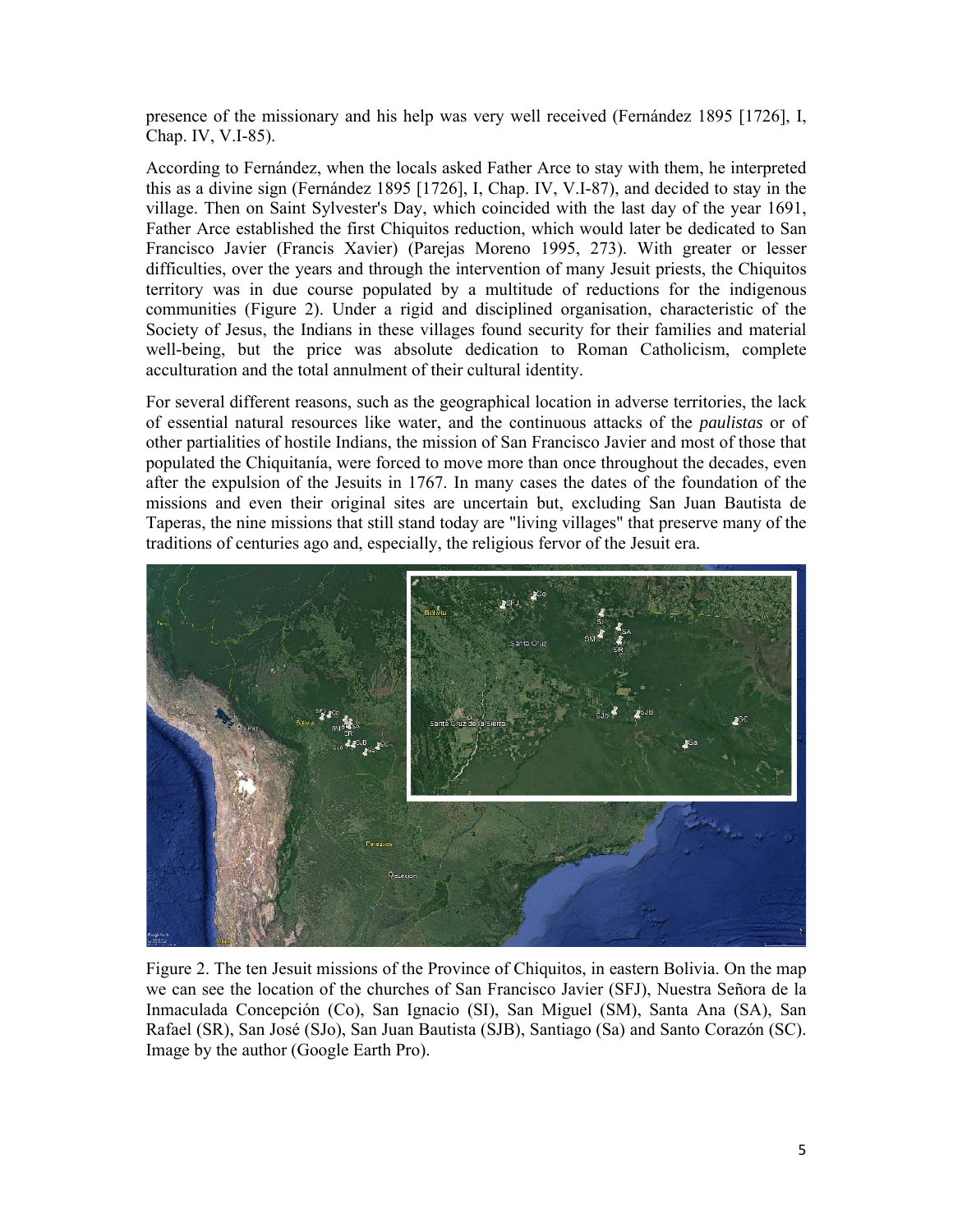## **The location sites and the urbanisation of villages**

Shortly after the occupation of the Chiquitan territory began, the Jesuits learned from the local Indians about the most suitable sites for the installation of the new reductions. To establish their villages the missionaries chose "some flat places at the extremities of the hills, as isthmus, so that on three parts they were separated by valleys from the other hills and thus had an open horizon that would provide them with a healthy open air" (Grondona 1942, 92). In many instances the location of missions took advantage of the local topography and the depths of the nearby valleys, controlling in this way the levels and gradients of a network of small streams in shallow areas (Suárez Salas 1995, 418). This made it possible to build some artificial lagoons that supplied the reductions with uninterrupted water for family consumption and agricultural production.

The organisation of the urban space in the missionary villages had its centre in the main square (*la plaza*) and next to it the temple, the college-residence and the cemetery were erected. These constructions, together with the bell tower, formed the essential religious nucleus in the configuration of the space (Gutiérrez da Costa and Gutiérrez Viñuales 1995, 338). To install the reductions, Father Knogler pointed out:

The forest is cut down in a wide enough area and the woods and brush are burned; thus a quadrangle is drawn with a large square in the middle, three or four hundred meters long and the same in width; around the square the houses of the indians rise [...] Three sides of the square are occupied by these houses, the fourth side is reserved for the church, the cemetery, and the college where the missionaries live and where the workshops and the school are located. (Knogler 1768 [1979], chap II, 147)

The monumental character of many of the missions was notorious. Even decades after the Jesuits' estrangement from Chiquitos, ordered by decree of Charles III of Spain, travellers were surprised by the size and quality of the main squares. Alcides D'Orbigny, who visited San José de Chiquitos in 1831, said that its plaza "is enormous, decorated in the center with a stone cross surrounded by palm trees" (D'Orbigny 1945, tome III, 1180) (Figure 3).

The urban planning of these Jesuit missions expresses an alternative model to the project of the usual Hispanic city in America. In the Instructions issued in 1609 by the first Provincial Father Diego de Torres, it was indicated that the villages to be established should allocate a block for every four Indian families with a piece of land for each and that each house should have a small kitchen garden, in clear compliance with Ordinance 127 promulgated by Philip II of Spain in 1573 which stated: "The lots should be distributed to the inhabitants in parts, continuing from those corresponding to the main square" (Ordenanzas 1973, No. 127). However, in contrast to the described plan and for the first time in the New World, the lots allocated to Indian inhabitants in the Jesuit missionary villages of America were not divided into blocks. Instead, they were assigned pavilions or strips of houses that were distributed surrounding the central square (Suárez Salas 1995, 410). Likewise, regarding the property of the Indians, the distribution of land was different from the traditional one and a distinct system of common lands and collective housing was also implemented.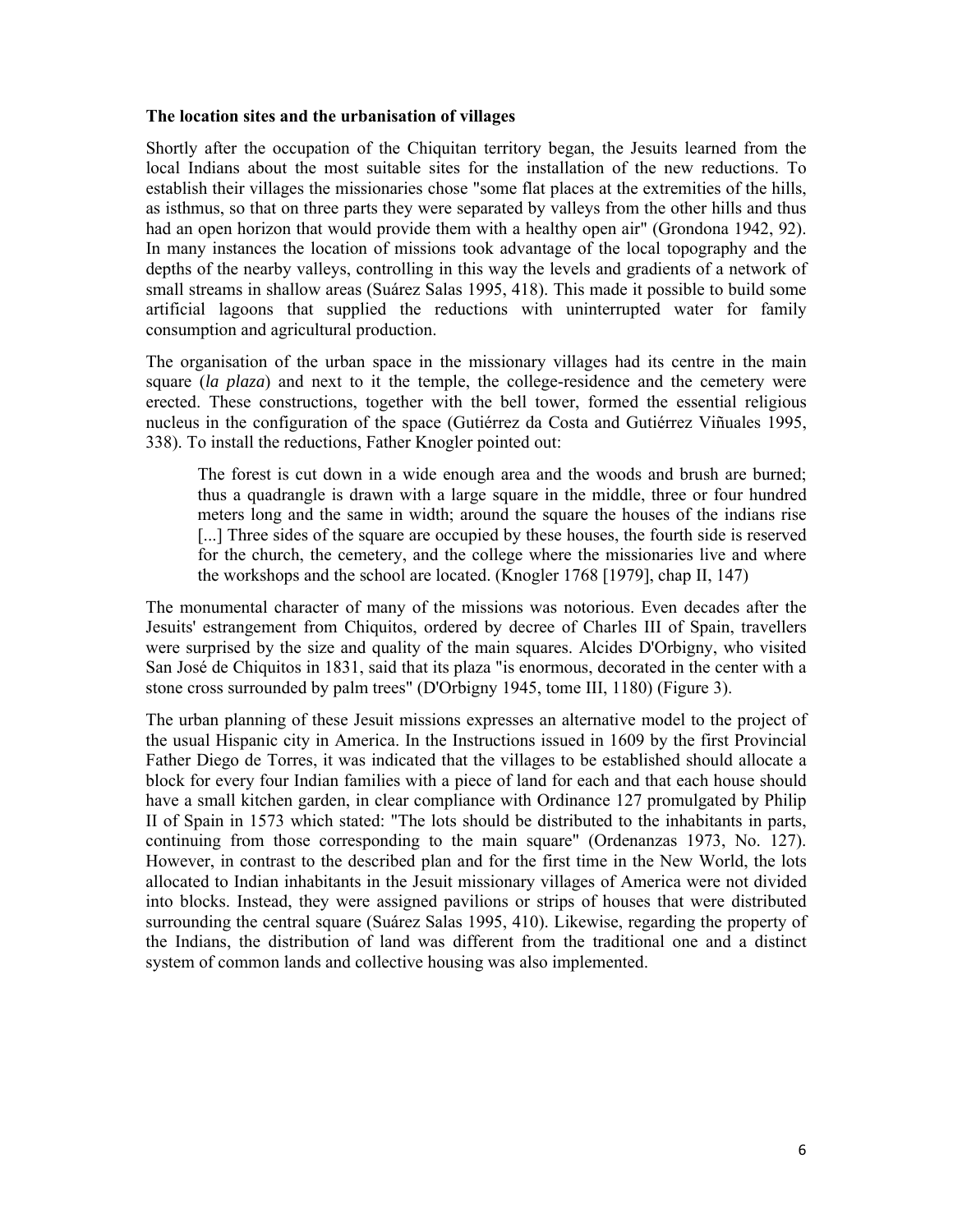

Figure 3. Top: view of the plaza of San José de Chiquitos in a drawing by D'Orbigny from 1831. The Turubó hill stands out in the background (adapted from R. Gutiérrez da Costa and R. Gutiérrez Viñuales, *Vista de la plaza de San José de Chiquitos. Alcides d'Orbigny*, 1995. In "Territorio, Urbanismo y Arquitectura en Moxos y Chiquitos", in *Las Misiones Jesuíticas de Chiquitos*, edited by P. Querejazu (La Paz: Fundación Banco Hipotecario Nacional (BHN), 1995), p. 362. Bottom: the front of the religious complex of San José today taken at night. San José stands out from the other heritage churches for its solid construction in masonry and brick and for its typically Baroque Europeanising profile. Photograph by the author. (The first image is courtesy of P. Querejazu Leyton).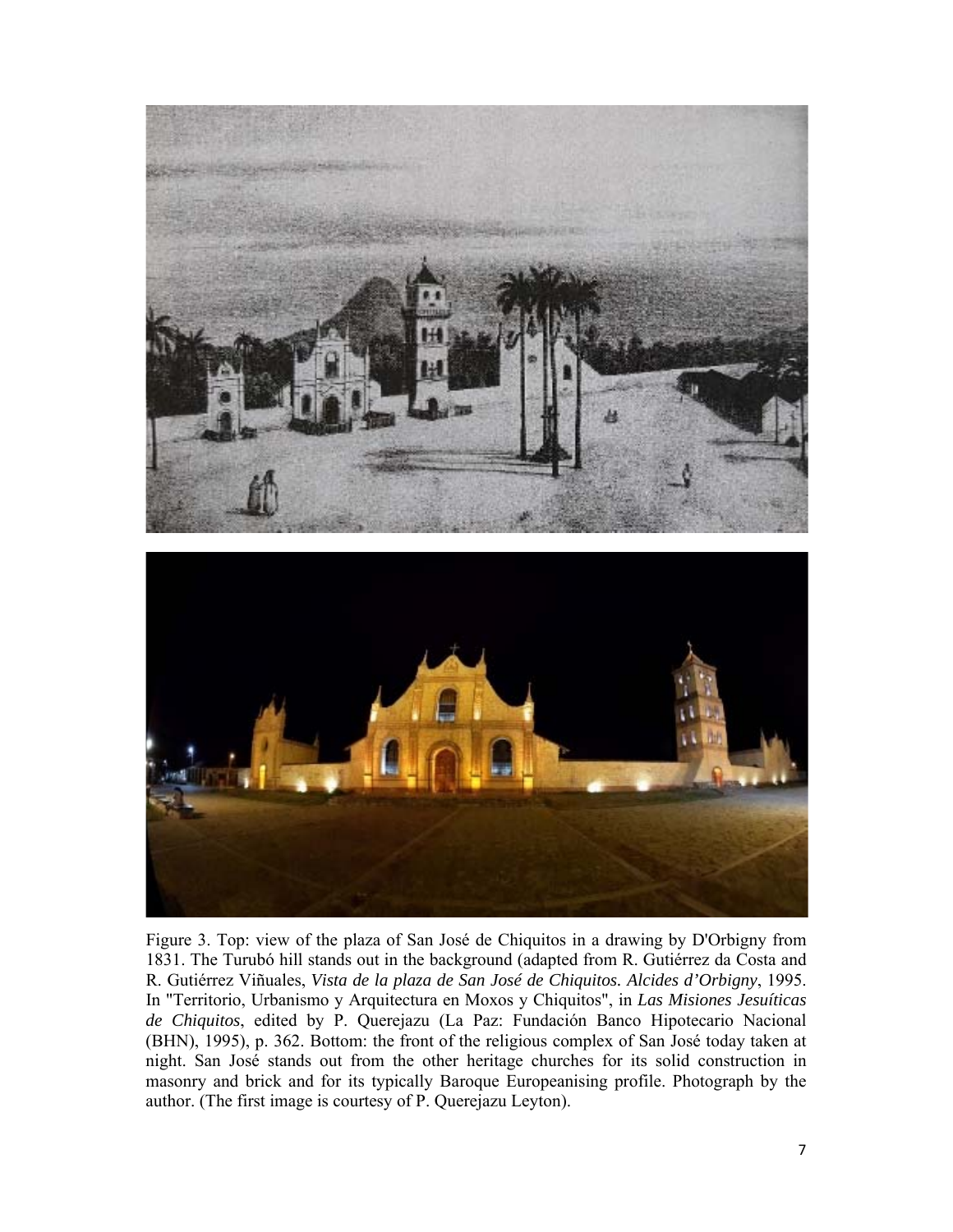The squares in Chiquitos often had rectangular proportions, were surrounded by perimeter roads and other streets that converged at the centre of the square from three different directions. The Ordinances dictated that "Four main streets emerge from the plaza, one on each side of the plaza and two streets for each corner" (Ordenanzas 1973, No. 114). However, this rule was modified even in the earliest of the established missionary villages - in particular, the street on the side of the religious complex was eliminated. From a cultural point of view, Chiquitan urbanism can be understood as manifesting in various ways the Baroque spirit. The main square, for instance, represents the stage where people's life takes place, the point where one departs to go to work, the place of social activity and playing games and the site of civic and religious festivals. The plaza may also be viewed as a symbol of the "Theater of the World", where the deity, as the privileged spectator, contemplates the scene. This is characteristic of the Baroque idea of urban uses (Gutiérrez da Costa and Gutiérrez Viñuales 1995, 338).

Furthermore, religious constructions, especially the imposing churches which are thought to sacralise the space surrounding them, many of which have their altarpiece façade and open balcony-chapel, form the backdrop for an imaginary living performance. The same underlying considerations could be observed in the attempt to integrate certain green spaces into the urban plan, such as the kitchen garden and the orchard built behind the religious nucleus, in addition to the jungle which envelopes the whole urban plan. All these aspects are concrete expressions of the domain and control of the landscape so typical of the Baroque.

#### **The orientation of the missions**

Although it may be tempting to establish a close relationship between the missionary urbanism of Chiquitos and the ideas of Francesc Eiximenis, the Franciscan pioneer of humanistic Spanish urbanism, there are no records that endorse this connection. The work *Dotzé del Crestiá* (12<sup>th</sup> [Book] of the Christian), published in Valencian in 1384 by Eiximenis, offers precise instructions on how to design a city according to linear gridiron urban planning principles. In his instructions, Eiximenis proposed that the city-plan should take the form of a square since this is the most beautiful and ordered of all possible forms and enables the division of the city into a multitude of squared blocks (Vila Beltrán de Heredia 1987, 383). The 1573 Ordinances, mentioned above, reflect many of Eiximenis' guidelines, especially with regard to what constitutes favorable conditions at a site, including geographic aspects and particular orientation preferences; for instance, sites were to be cleared towards the south in order to take advantage of fresh southern winds, and planners were told to consider the availability of material resources – like the presence of water – and the security of the territory (Suárez Salas 1995, 410).

As already discussed, the urban layout of the Chiquitan missions departs from the way that was suggested in the Ordinances (and, also, from the grid-plan proposed by Eiximenis). It is also worth noting that while we do have "living" evidence of the urban planning of the missions today, there is no clear record that demonstrates that this planning respected any defined rule to orient towns or even their churches.

From Figure 4 we can see that the church of the mission was built with its axis parallel to the main entrance avenue to the village, the one that started from the Bethany chapel (*capilla Betania*, on the lower right of the figure), which is a small open oratory. However, this axis was not aligned with that avenue. It is a novelty in the missionary urbanism of Chiquitos that the axis of the main square and that of the village coincide with the axis of the College yard and this marks an important departure from the typical urbanism of the missions in the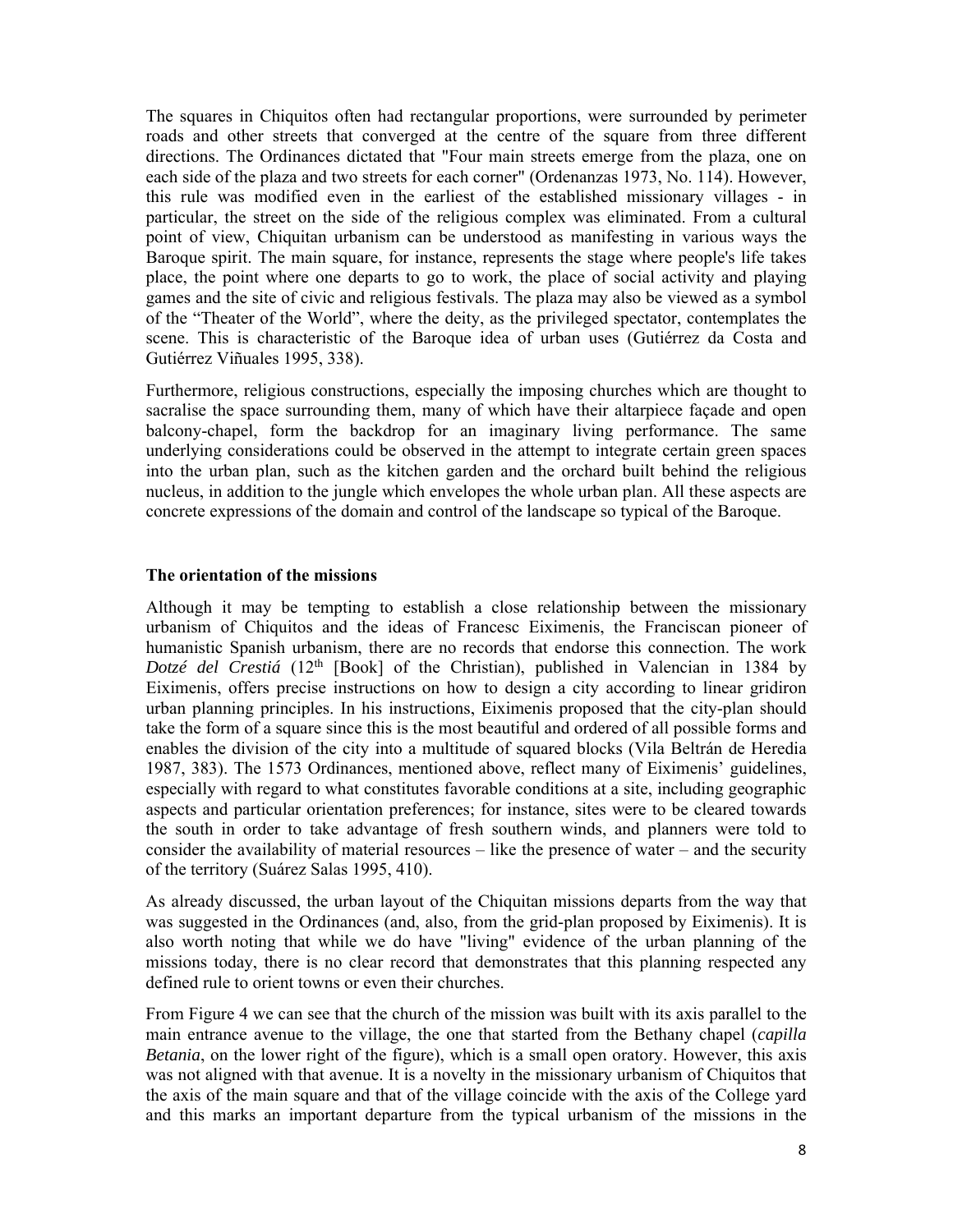Province of Paraquaria, where it was customary that the church's axis coincided with that of the square (Roth 1995, 488; Giménez Benítez *et al.* 2018). The straight continuation of this avenue passed through the centre of the square (where we see the central stone cross surrounded by palm trees) and went on to the first courtyard (the main one, or the Jesuit courtyard) which bordered the church and where a sundial was placed. Indian houses covered three sides of the main square, while the fourth side was reserved for the religious nucleus. It must be emphasised though, that there are no records or chronicles written by the founding fathers themselves that indicate the significance of the spatial orientation of this great structure – that is, the village – either with regards to the surrounding landscape or to any other reference.



Figure 4. Ideal urban plan of a missionary village of Chiquitos, inspired by Concepción. Drawing by Hans Roth and Eckart Kühne, adapted from Roth, *Plano urbano ideal de un pueblo misional de Chiquitos, inspirado en Concepción*, 1995. In "Urbanismo y arquitectura en Chiquitos desde los testimonios materiales", in *Las Misiones Jesuíticas de Chiquitos*, edited by P. Querejazu (La Paz: Fundación Banco Hipotecario Nacional (BHN), 1995), p. 497. (Image courtesy of P. Querejazu Leyton).

# **The Jesuit churches in Chiquitos**

The churches in this region are large simple pavilions with three naves and a wide, sloping gable roof. This covering was traditionally made with a wooden framework on which fired ceramic tiles were placed, seated with mud on a reed base. Typically, they are supported by 16 massive trunk columns obtained from trees of the rainforest, and around which helical spirals are carved to form Solomonic columns. These impressive columns are called *horcones* and can measure over 10 meters in length and weigh several tons. They constitute the backbone of the building structure.

According to Father José Cardiel, who left records for the churches of the Guaraní reductions, but which are equally valid for those of Chiquitos, "all these buildings are made in a different way than in Europe, because first the roof is made and then the walls" (Furlong 1953). This, of course, was not capricious but responded to the need to preserve the exterior walls, which,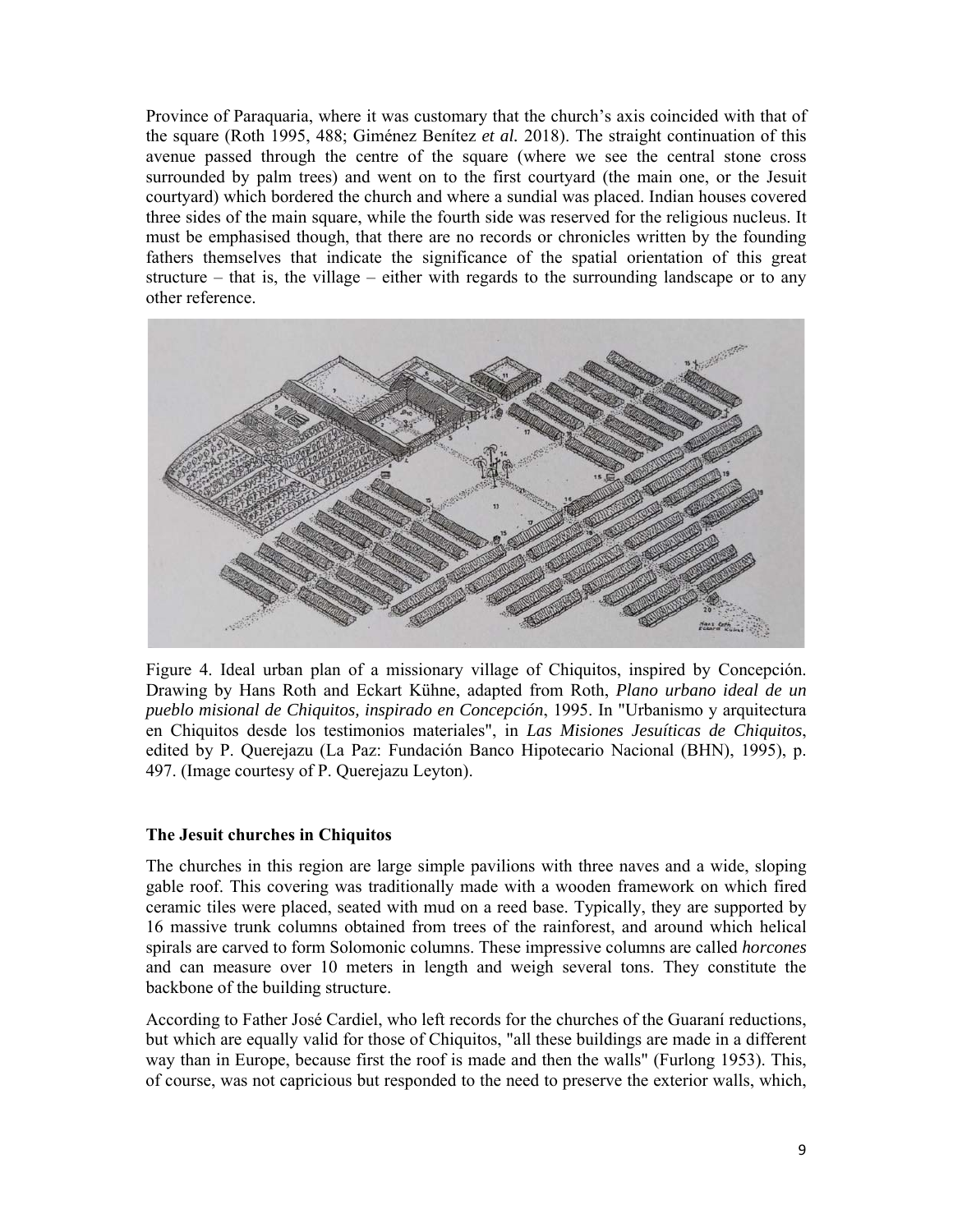being made of adobe (clay mixed with straw), generally lack the needed resistance to torrential rains that hit these regions for long periods known as "times of waters".

The churches that we see today are very wide, and we know that – with some variations – the religious services in the Jesuit era usually hosted several thousand indigenous people, which was approximately the maximum number of reduced Indians in each missionary village. In this period, the churches were profusely embellished with various decorative elements which incorporated the architecture itself and other ornamental components (Martini 1977, 23). In the extension of the main nave there is a retired presbytery with several arches built of bricks and whose side walls are in line with the columns of the church. From there and through two vaulted openings, it links with the sacristies on both sides of the church. Outside of the building are roofed galleries and, in front of the temple façade, we find a spacious atrium with isolated columns. All this is clearly depicted in Figure 5, which shows the church of Nuestra Señora de la Inmaculada Concepción. The image on top conveys the size of the church, with the Sun-shaped oculus on the frontispiece, the large atrium and the lateral gallery. Also, the bell tower can be seen to the left of the construction. The bottom image shows the presbytery and some of the Solomonic-style columns that support the building.

### **Methodology**

In our fieldwork we have measured the precise spatial orientation of these churches with the intention of verifying the possible existence of some definite pattern in the whole set. This specific analysis involves churches that belong exclusively to the Jesuit Order and which are located in a limited and very difficult to access territory (the tropical virgin forest). We think that the choice of locations with quite challenging geographical conditions is a unique characteristic of Chiquitan churches, a factor that could hardly be compared to Jesuit religious structures in Europe, North America or any other province that came under the influence of the Order. This study, therefore, provides us with the opportunity to verify whether the typical orientations found in Europe were rigidly transferred to the studied region or whether the adaptation of Christian churches to these new lands eventually followed other principles.

The work consisted of measuring the astronomical orientation (azimuth and angular height of the horizon) and the geographical location (latitude and longitude) at nine of the ten church sites. As noted above, the mission of Santo Corazón, which was moved to its current location after the Order's estrangement, could not be visited on our field trip and therefore its church was measured using satellite maps. We performed these measurements using a Suunto 360PC/360R tandem, which consists of a precision compass and clinometer, and we analysed the surroundings (landscape) of each of the buildings. The presented data is the result of several on-site measurements with a single instrument, taking the axes of the churches, from the back of the buildings towards the altars, as our main guide. We estimate measurement errors to be around 1/2°. In addition, geolocation technology (GPS Garmin eTrex 30) was used to obtain the precise position of each site.

The measured and calculated data for each of the churches studied are presented in Table 1, where we have ordered them by increasing azimuth (with values expressed in decimal degrees). For each church, its latitude and longitude (L and l), the astronomical azimuth (a), and name (which reflects the patron saint to which it is dedicated) are listed. Also included are the approximate dates of the documented first foundation and last transfer of the mission (dates next to the church names), and the most likely start date for the relevant church's construction placed in square brackets. Note that the original church of San Ignacio de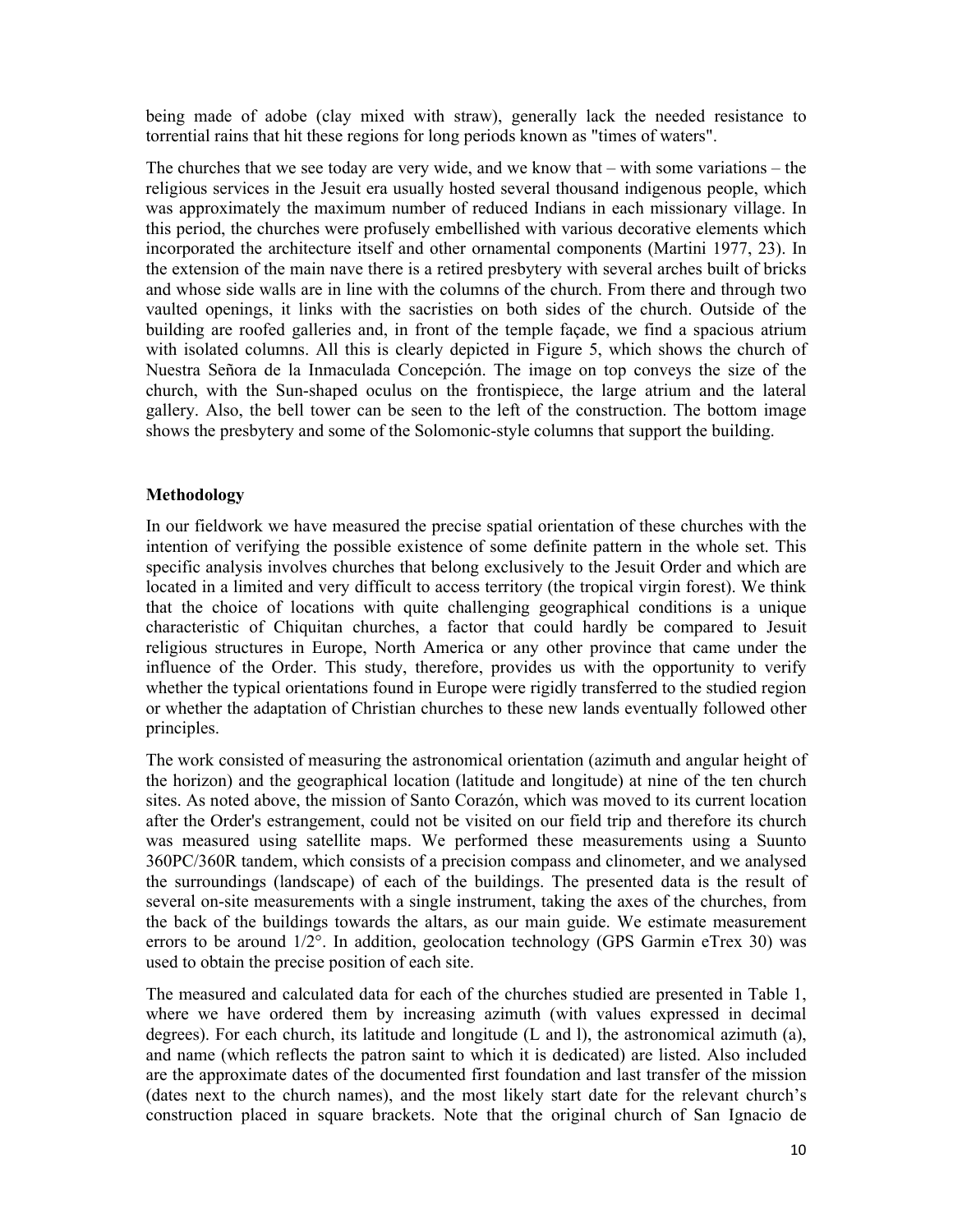Velasco was demolished in 1948 and rebuilt. Moreover, the current mission and church of Santo Corazón de Jesús are posterior to the expulsion of the Jesuits.



Figure 5. The church of Nuestra Señora de la Inmaculada Concepción. Photographs by the author.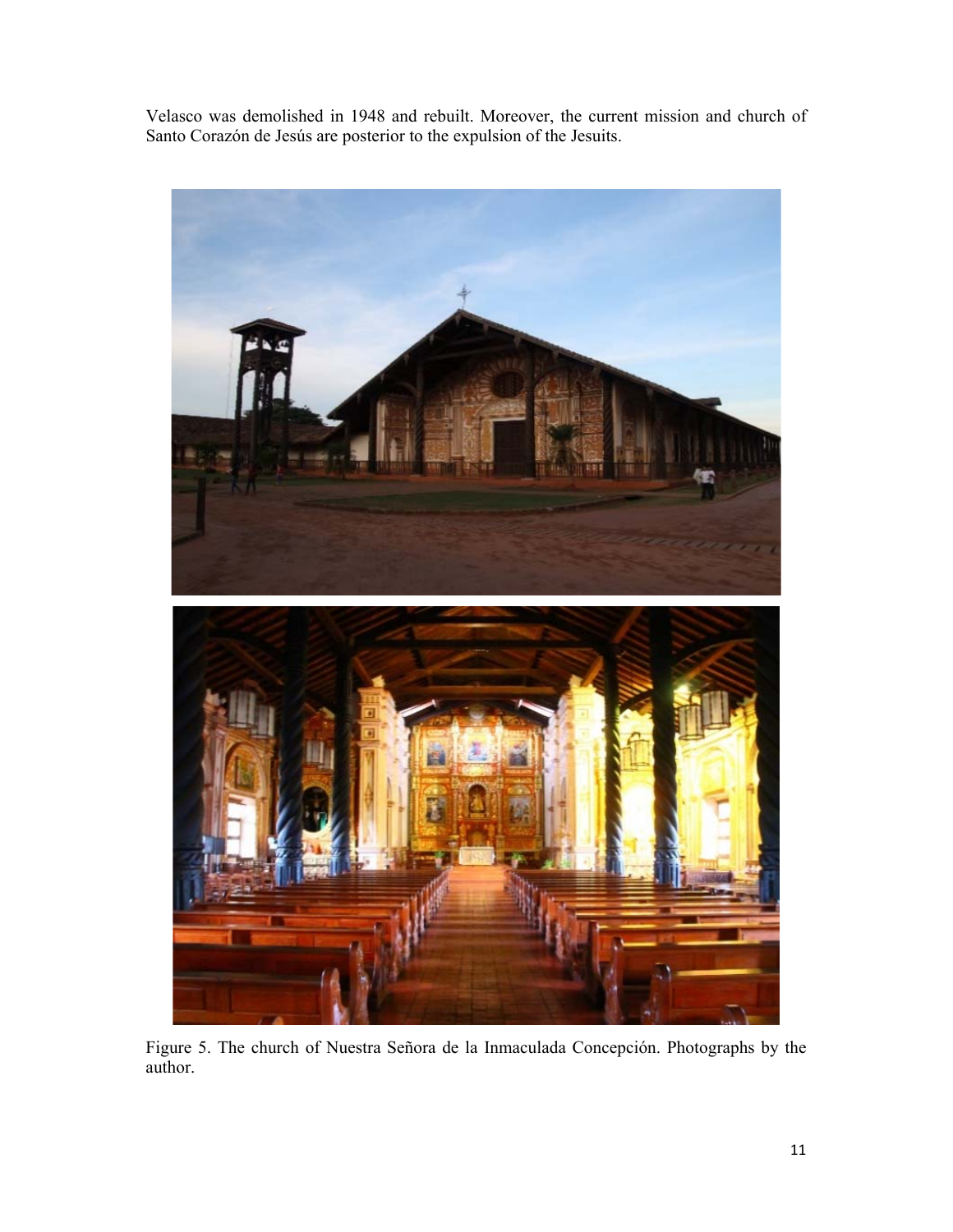The astronomical azimuth is calculated through the measured orientation of the axis of the construction towards the altar and then corrected for magnetic declination (Natural Resources Canada 2015). The magnetic declination values for the different church sites were between 12°52' and 14°39' W on the dates the measurements were made. The penultimate column includes the angular height of the point of the horizon (h), towards which the altar of the church is facing, corrected for atmospheric refraction (Schaefer 1993, 314).

In Table I, data for both the azimuth and the angular height of the horizon are rounded to  $0.5^{\circ}$ approximation. When the horizon was blocked (signalled as B in the penultimate column), we employed the digital elevation model based on the Shuttle Radar Topographic Mission (SRTM) available at HeyWhatsThat (Kosowsky 2017), which gives angular heights within a  $0.5<sup>°</sup>$  approximation. Finally, in the last column, the calculated values of the resulting astronomical declination corresponding to the central point of the solar disc are reported.

| Name                                                    | $L(^{\circ}, S)$ | $1(^\circ, W)$ | a <sup>0</sup> | h(°)      | $\delta$ ( $\Omega$ ) |
|---------------------------------------------------------|------------------|----------------|----------------|-----------|-----------------------|
| San Rafael de Velasco 1696 1747 [1747]                  | 16.786602        | 60.674947      | 6.0            | $+0.5$    | $+73.5$               |
| Santa Ana de Velasco 1755 [c. 1760]                     | 16.583503        | 60.687550      | 10.0           | $+0.5$    | $+71.2$               |
| San Ignacio de Velasco 1748 [1748; new c. 1948]         | 16.373513        | 60.960289      | 26.0           | 0.0       | $+60.0$               |
| San José de Chiquitos 1697 1706 [1725]                  | 17.845306        | 60.741700      | 90.5           | 0.0       | $-0.6$                |
| Ntra. Sra. de la Inmaculada Concepción 1708 1722 [1753] | 16.135558        | 62.023353      | 91.5           | $-0.5$    | $-1.5$                |
| San Juan Bautista (Taperas) 1699 1716 [1755]            | 17.896234        | 60.376008      | 199.0          | $B + 1.5$ | $-66.3$               |
| Santo Corazón de Jesús 1760 1788 [c. 1788]              | 17.973958        | 58.807601      | 255.0          | $B + 2.5$ | $-15.2$               |
| San Miguel de Velasco 1721 [1744]                       | 16.697787        | 60.968550      | 256.5          | 0.0       | $-13.0$               |
| San Francisco Javier 1691 1708 [1749]                   | 16.274553        | 62.505174      | 268.0          | 0.0       | $-1.8$                |
| Santiago de Chiquitos 1754 1764 [c. 1764]               | 18.339631        | 59.598501      | 322.5          | $+2.5$    | $+47.8$               |

Table 1. Orientations of the Jesuit churches in the Province of Chiquitos.

# **The orientation of churches and the landscape**

In Figure 6, we show the orientation diagram for the Jesuit churches of Chiquitos. The reported azimuths include the magnetic declination correction at each location. The diagonal lines on the eastern horizon of the graph indicate the extreme values of the corresponding azimuths for the Sun (azimuths of  $65.6<sup>o</sup>$  and  $114.8<sup>o</sup>$  – shown in solid-continuous lines, which are equivalent to the southern hemisphere winter and summer solstices respectively) and for the Moon (azimuths of  $59.5^{\circ}$  and  $120.4^{\circ}$  – shown in dotted lines, corresponding to the positions of the major lunistices or lunar standstills).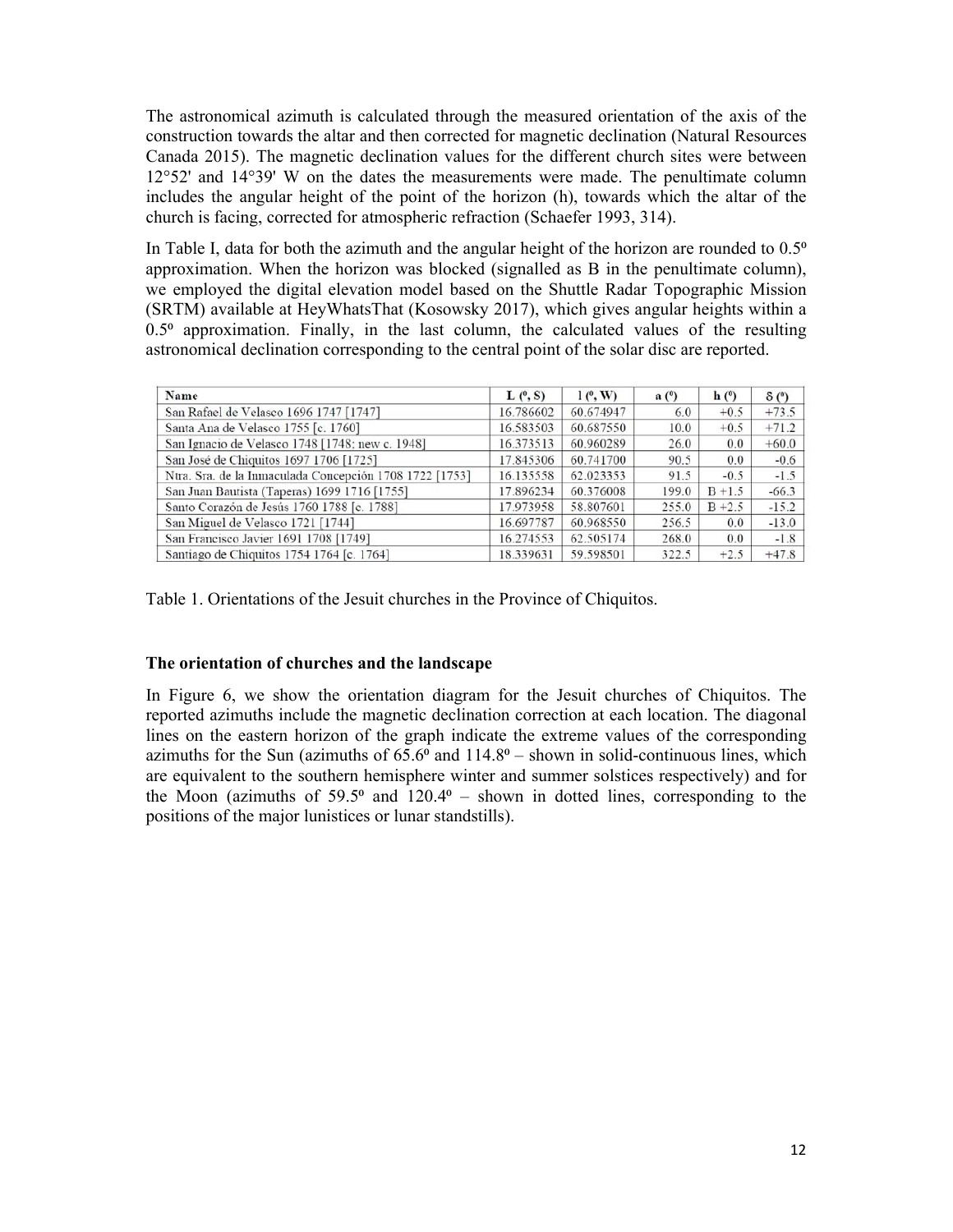

Figure 6. Orientation diagram of the Jesuit churches in the Province of Chiquitos, obtained from the combined azimuth data in Table 1.

Of the 10 measured orientations, four are directed towards the northern "quadrant" (that is, the northern corner with azimuthal orientations between  $315^{\circ}$  and  $45^{\circ}$ ), and only one towards the southern quadrant (azimuth between  $135^{\circ}$  and  $225^{\circ}$ ). The remaining five fall within the solar range, with three orientated towards the western horizon and two towards the eastern horizon.

It is notable that of these last five axis measurements, there are three that are, to a high degree, oriented towards the equinox (that is, with astronomical declination measures less than  $2<sup>o</sup>$ ). For example, San Francisco Javier which has an azimuth of  $268<sup>o</sup>$  coincides (within the measurement uncertainties) with the geographical west. In the opposite direction, the axes of the churches of San José de Chiquitos and Nuestra Señora de la Inmaculada Concepción point towards the east with high precision, the first with an azimuth of 90.5<sup>°</sup> and the second with 91.5<sup>o</sup>. Although there are no textual sources that indicate the intentions of the founding priests in relation to the orientations of the Chiquitan missionary churches and despite the fact very few of them remain today for a statistical study to look for patterns, these results are still surprising.

On the other hand, the calculation of the astronomical declinations (listed in the last column of Table 1), does not present any novel or unanticipated findings. The heights of the horizon surrounding these churches generally have small "h" values, because most of the region consists of flat plains and soft hills. Furthermore, it is known that the Jesuits preferred sites that were elevated in relation to the local terrain when establishing new missions. This is demonstrated by the mission of San Miguel de Velasco (founded in 1721) which, according to Father Sánchez Labrador, who visited the mission before the expulsion of its Jesuit founders, had been located "in a good place, high and surrounded by forest" (Aguirre Acha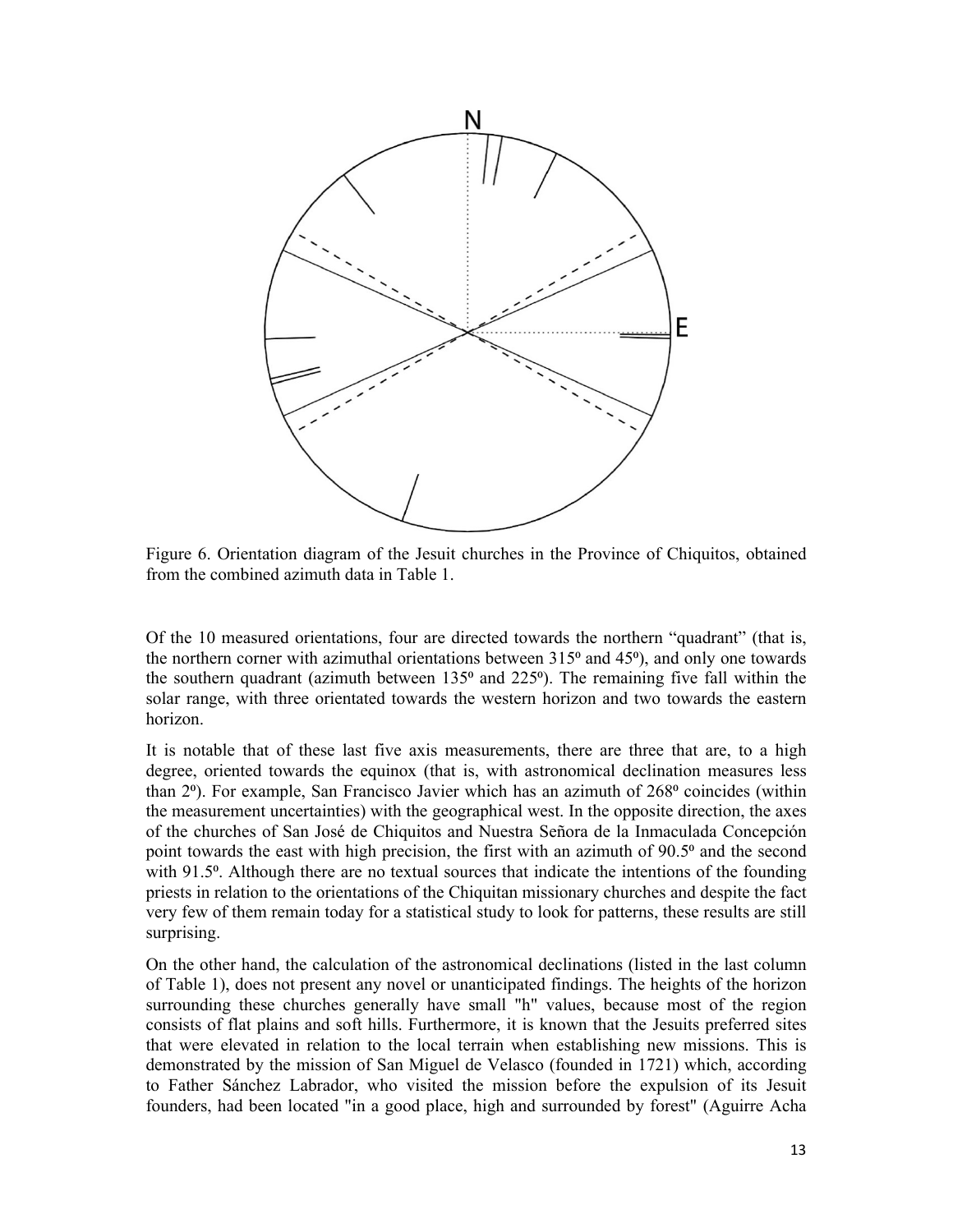1933, 45). This naturally explains why the values of "h" are small and why a graph of declinations does not contribute more than is already apparent from the orientation diagram of Figure 6.

## **Discussion**

Our results indicate that the orientations of the Jesuit churches in the Chiquitanía differ from the pattern found for the larger number of Guaraní churches (some 30 churches documented in the last period) that the Order erected in the Province of Paraguay. Previous research (Giménez Benítez *et al.* 2018; see also Ruiz Martínez-Cañavate 2017) has shown that most of the 27 ruins of the Jesuit churches that could be located in the northeast of Argentina and in the southern region of Paraguay and Brazil are orientated towards the southern quadrant (between  $135^{\circ}$  and  $225^{\circ}$ ).

The orientation diagram in Figure 6 does not show any prominent concentration of azimuth distribution towards any specific quadrant, yet it does indicate that there are certain peculiarities that are worth noting. For example, only a tenth of the Guaraní churches analysed were oriented within the solar range, either westward or eastward (Giménez Benítez *et al.* 2018), while in the case of the churches of Chiquitos that proportion rises to half of the ten churches analysed.

Curiously, the church of Concepción (or rather, its ruins), located in the northeast of Argentina, is the only church among the 30 original Guaraní Jesuit churches that has an altar orientated towards the eastern quadrant and very close to the geographical east (Giménez Benítez *et al.* 2018). As can be seen in Table 1, the homonymous church in the Chiquitan town of Concepción is one of the only two orientated towards the east with great precision at an azimuth of 91.5<sup>o</sup>. Perhaps this is not a mere coincidence, since the missionary villages of Chiquitos began to emerge many decades after those of the Province of Paraquaria were established (c. 1632), and the relationship and exchange of documents between the Father Superiors of South American missions is well-known. This could have led the Swiss Jesuit architect Martin Schmid, who designed the church of Concepción in Chiquitos, to build the church there with an orientation similar to that of its Guaraní sister.

On the other hand, the organisation of the missions and the particular distribution of the different buildings within them, seems to have been a dynamic process, at least in the early years of each site. During the initial years of each mission, the churches were not the definitive ones; but once the priest in charge decided that the mission would remain in that place, then, they would complete and reinforce the earlier preliminary church and this is the "definitive" church that has survived up to now. It is also highly likely that when the time was ripe for reinforcing the definitive church, the village had already undergone some urban variations. One of the protagonists of the modern reconstruction and restoration of various churches, the Jesuit architect Hans Roth (Limpias Ortiz 2000), suggested that when Father Schmid orientated his churches "with the precision of a good Swiss mathematician and watchmaker" towards some cardinal point, he did so facing as a result the high cost incurred by the process of realigning the streets of the existing villages so that they followed the direction imposed by the axes of the new churches (Roth 1995, 484). Perhaps it is no coincidence, then, that the four churches built by Schmid are all oriented towards one of the four cardinal points: San Francisco Javier towards the west, Concepción towards the east – both with great precision – and San Rafael pointing just  $6<sup>o</sup>$  east of the north. The axis of San Juan Bautista, in contrast, is almost 20<sup>°</sup> away from the south, but we must bear in mind that only the ruins remain of the original church (in particular, its bell tower, perhaps the oldest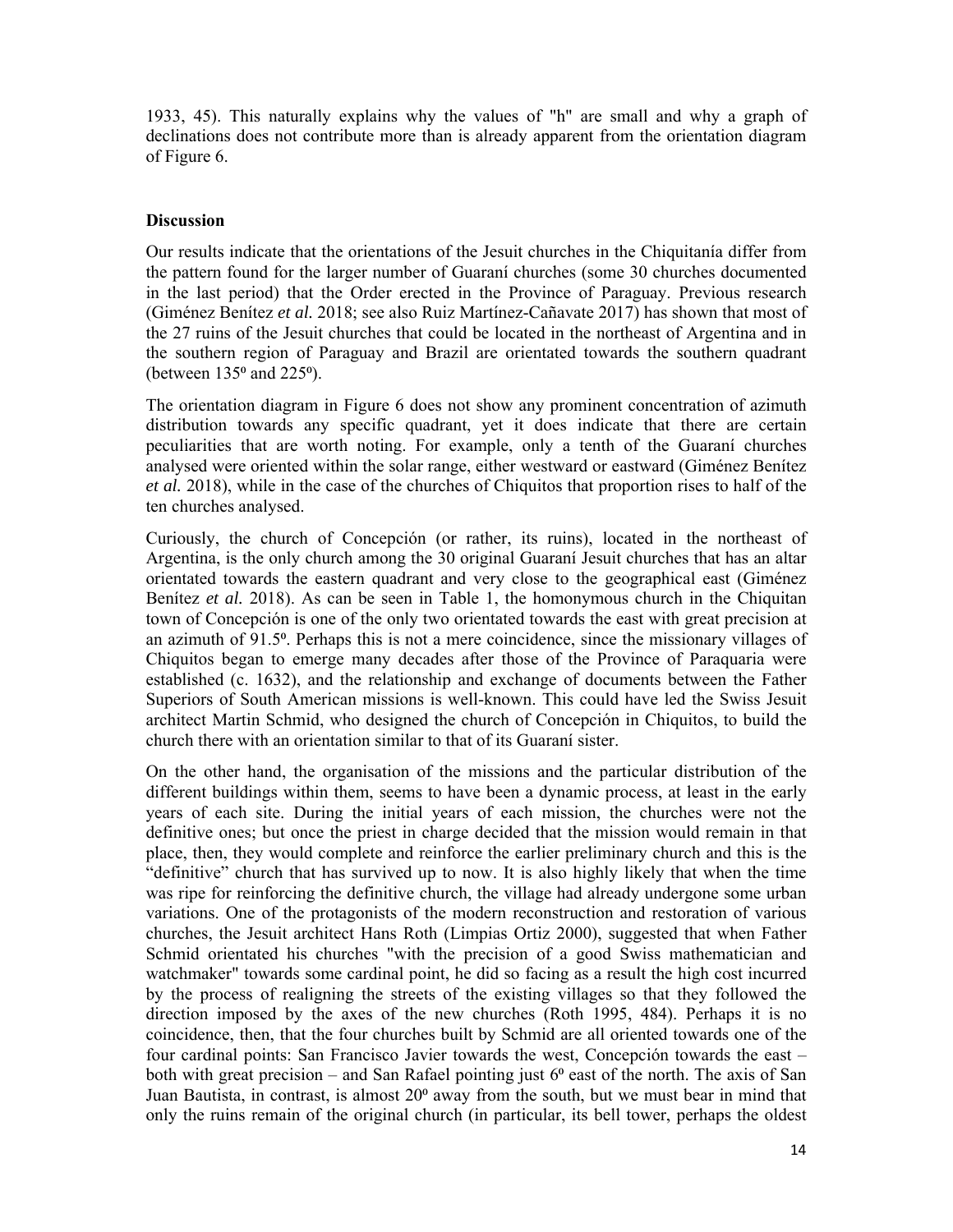original non-restored construction existing today, which dates from 1755), and these are only partially excavated by archaeologists. Therefore, the measurements for this church are likely to contain errors.

The reduction of San Juan Bautista, located in Taperas, is also unique for other reasons. As we said, it remains as an archaeological ruin, but it is recognisable and is preserved in an extraordinary environmental site (Suárez Salas 1995, 423). The structure of the mission did not get altered in the republican period (early  $19<sup>th</sup>$  century) after the expulsion of the Jesuits because, and for reasons that are unknown today, it was abandoned by its inhabitants in 1780, shortly after the expulsion of the Order. When D'Orbigny visited it during his journey in 1831 the church was still standing but in a very deteriorated condition. At the time, the explorer commented: "The tower was intact, but without a roof; in the church, which was very large, you could see the trunks of the trees grown next to columns of the same thickness" (D'Orbigny 1945, 1184). Although its imposing bell tower is still standing today, it is without a roof and flooded with weeds, and the church which was erected near it has disappeared almost without trace. Extensive future excavation work is needed to establish more reliable orientation measures of the axis of the church of San Juan Bautista than the preliminary measurements presented here.

The churches of San José de Chiquitos and San Miguel de Velasco are both orientated within the solar range and, as we pointed out, the former is equinoctial to a remarkably high precision (azimuth of 90.5°). San Ignacio de Velasco, on the other hand, is oriented towards the northern quadrant (azimuth of  $26^\circ$ ), very far from the solar range. As is the case with the other churches, the reasons for this orientation were not documented in the extant chronicles of the time. Unfortunately, San Ignacio Church, which according to Roth (1995, 466) was "the most beautiful of its style in the interior of America", endured a harsher fate than the other churches in the region, for due to the lack of maintenance and prolonged abandonment over the decades, it had to be demolished in 1948. While Roth's opinion was subjective, textual evidence confirms that it was the largest, most elaborate and ornate church in the region. This could have rendered its restoration a difficult and arduous task. A short time later, on the same site of the demolished building, the present church which stands today was built.

The missions of Santiago, Santa Ana and Santo Corazón were founded during the last period of the Jesuit presence in Chiquitos, between 1750 and 1766, to accommodate the large numbers of indigenous people who agreed to be reduced during this period. It is important to point out that the mission of Santo Corazón had to be relocated after the 1767 expulsion, and so, the construction of the church was not supervised by members of the Order despite its apparent Jesuit-style architecture. Moreover, it should be noted that the churches of the first two of these three "late" missions have their axes pointing towards the northern quadrant – in the case of Santa Anta with an azimuth even lower than that of San Ignacio – and far away from the solar range. Although the reasons for these orientations cannot yet be discerned, it is likely that the orientation of these villages and churches was neglected due to the urgent need to shelter large numbers of indigenous peoples. The village of Santa Ana, in particular, shows a clear master axis that begins at the Bethany chapel, then passes through the stone cross of the main square and finally passes through the sundial and part of the College, but differs by a few degrees from the axis of its church (Roth 1995, 488; Suárez Salas 1995, 431). This can be verified both through archaeological maps of the mission and by satellite images, since Santa Ana preserves many of its historical structures and original distribution of spaces.

We saw in Figure 4 that the Bethany chapel was located at the opposite end of the religious nucleus and marked the beginning of the Chiquitan village via its alignment with the main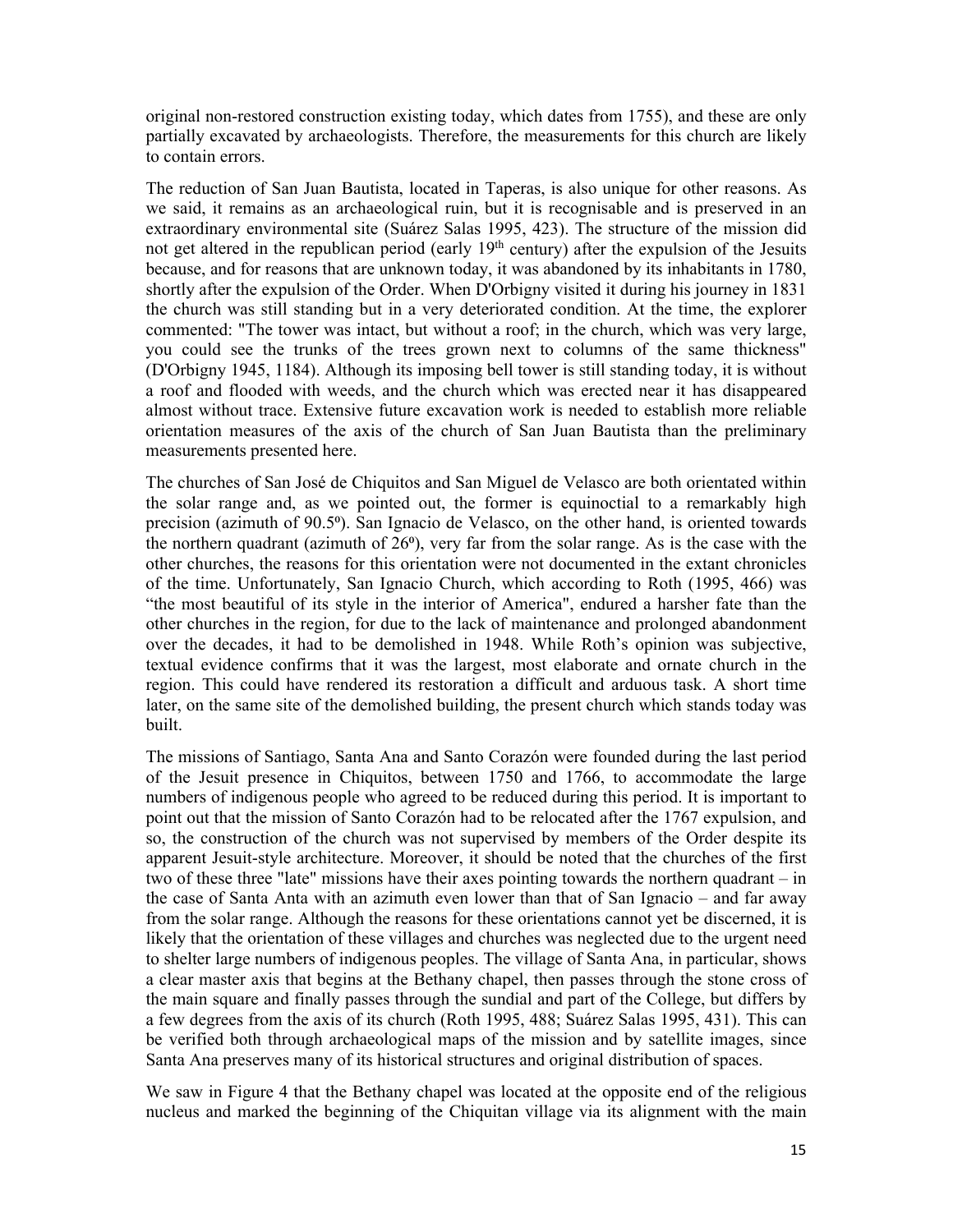avenue. In Chiquitos, the Palm Sunday processions started there and headed towards the main square. We know from the New Testament – Gospels of Matthew 21, Mark 11 and Luke  $19$ that Bethany derives its name from a little town located at the foot of the Mount of Olives from where Jesus rode his donkey to make his triumphal entry into Jerusalem. The original biblical town, today called al-Eizariya (literally, place of Lazarus), is located towards the east of Jerusalem. So, if the Jesuits had wanted to emulate this biblical geography on a reduced scale in the missionary villages (and in their churches), they should have oriented all of them in a deliberate and similar pattern, with the altars of the churches facing west. Clearly, however, this is not the case.

We mention now a topic that we believe warrants a detailed future study, and which could also be related to the orientation of the mentioned churches. We refer to the illumination effects within the churches, that is, how natural light, or sunlight, was employed to highlight and accentuate particular features of the architecture and its interiors, such as the altar (see, for example, the recent study by Vilas-Estévez and González-García 2016, for the Cathedral of Santiago de Compostela). The churches of Chiquitos were characterised by low windows in the side walls, at a level corresponding roughly to the height of the people, and well protected by covered galleries of wide corridors; both distinct features rendered the Chiquito churches relatively dark. However, the inseparable relationship between Baroque architecture and natural light is well known and must not be dismissed in future investigations. A manifestation of the mentioned illumination effects could be witnessed in churches like San Miguel and San Rafael, where bright *lucernarios*, a kind of skylight located on the rooves, illuminate the presbyteries of the churches. Due to the northern orientation (azimuth of  $6<sup>0</sup>$ ) of San Rafael, the light of the tropical midday Sun does not enter through the side windows or through the main door of the church. Therefore, the presence of skylights allows the altar to be illuminated with natural light (Figure 7). The black and white photograph by Hans Erlt (bottom image of Figure 7) shows the evening beam of light as it passes through one of the skylights into the presbytery and illuminates the main altarpiece.

Describing San Rafael Church, Roth pointed out: "In summer, from November to February, a ray of the sun slowly crosses the main altarpiece of San Rafael, entering through the two skylights on the roof" (Roth 1995, 507). Despite the silence of historical Jesuit chronicles, it is very likely that the Father architects of these churches might have considered the diurnal journey of the Sun at different times of the year in the orientation, design and construction processes. This would have allowed them to take advantage of the sunlight to either illuminate the chancel or to create other notable effects.

In addition, the known veneration of the Chiquito Indians for the most prominent stars, the Moon and the Sun, is reflected in syncretistic sculptures and paintings which were once present on the altarpieces of the churches (Roth 1995, 507). Furthermore, there is evidence that the Sun was used to create a special atmosphere or climax during the liturgy. For example, in east-oriented churches such as Concepción and San José de Chiquitos, and especially at equinoctial times of the year, a marvellous effect was produced during the afternoon Mass when the setting Sun entered the church and bathed with its golden hue the polychromes of the main altarpiece and the figure of the patron saint. A similar effect was probably encountered in the church of San Francisco Javier (and at other times of the year also in San Miguel and in Santo Corazón) but during the morning service.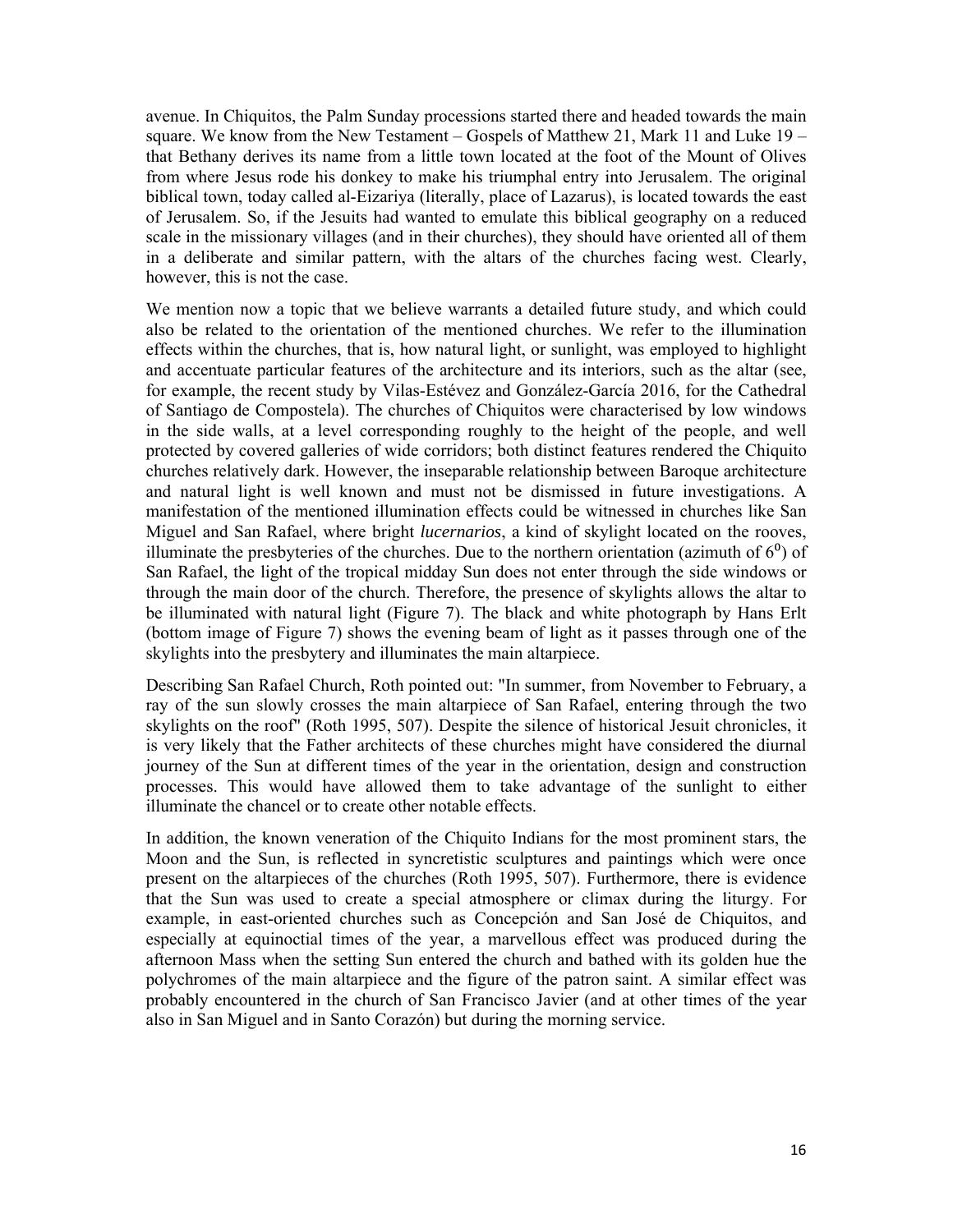



Figure 7. *Lucernarios* of San Rafael. Top: photograph by the author. Bottom: a photograph of 1951 by Hans Erlt, adapted from *Retablo mayor de San Rafael en cedro, tallado y dorado,*  1995. In "Archivo Fotográfico de Chiquitos", in *Las Misiones Jesuíticas de Chiquitos*, edited by P. Querejazu (La Paz: Fundación Banco Hipotecario Nacional (BHN), 1995), p. 111. (Photo courtesy of P. Querejazu Leyton).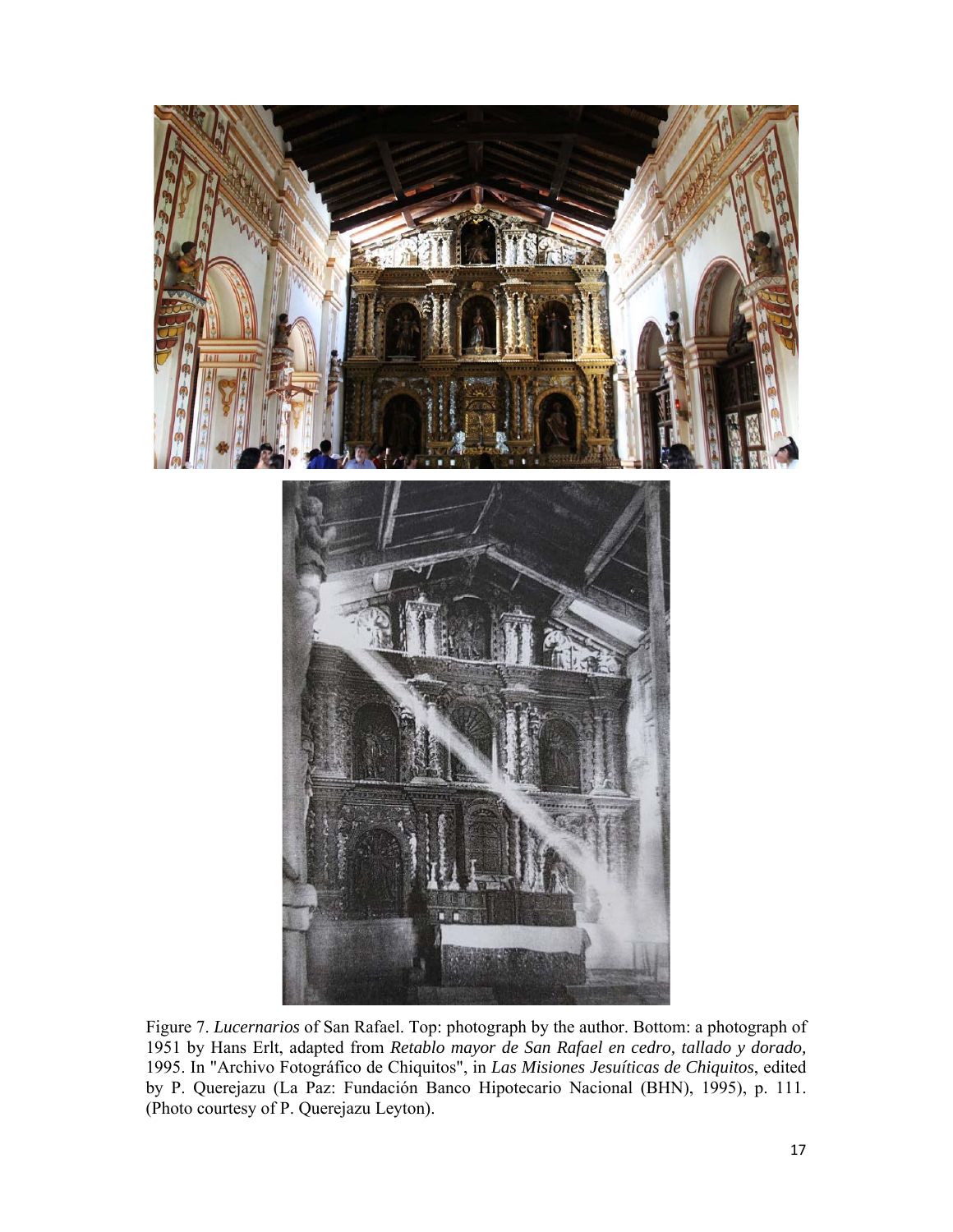The presence of an "oculus" – a high window shaped like the Sun – on the frontispieces of three of the ten mission churches (San Francisco Javier, Concepción and San Rafael, all built by Father Schmid), is a clear indication of the deliberate consideration of illumination effects during the construction of the churches (Figure 5, above). Decorative functions aside, these openings were undoubtedly designed to make the most of the entry of sunlight during religious services.

There are detailed studies of illumination effects in many churches and cathedrals around the globe (for example Heilbron 1999, 93, in the context of *meridiane*, and the aforementioned work by Vilas-Estévez and González-García 2016), yet only scattered comments about the same survive in the case of the churches in Chiquitos; an issue that undoubtedly necessitates further research.

# **Conclusion**

In this study, we measured and analysed the orientations of the whole group of surviving Jesuit churches in the Chiquitos missions of eastern Bolivia. Our main aim was to look for a possible pattern of orientation of these iconic buildings and to see whether it could be related to the varying positions of sunrises and sunsets throughout the year. To provide the study with adequate contextualisation, we commenced with a detailed cultural and historical study of the Jesuit missions in the region and of the characteristics of the villages where the churches are located.

Our results show that despite the small number of Jesuit religious constructions still standing in Chiquitos, it is possible to draw some interesting conclusions. Remarkably, we found that unlike what was indicated by previous studies for the churches of the Province of Paraquaria, where the vast majority of those churches had their axes pointing towards the southern part of the horizon (Ruiz Martínez-Cañavate 2017, 168; Giménez Benítez *et al.* 2018), half of the studied Chiquitos churches are oriented within the solar range.

Furthermore, three of these historical constructions were found to have a very precise equinoctial orientation with an error of less than 2°. These include the churches of Nuestra Señora de la Inmaculada Concepción and San José de Chiquitos, whose altars point towards the east, and San Francisco Javier, where the altar faces westward. As mentioned in the discussion, there remain no written records on the intentions of the founding priests that could explain the found results. It must be further noted that, as we also discussed, two of these equinoctial churches were constructed by Father Martin Schmid, who tended to orient the churches towards the cardinal points. Therefore, this could provide a prosaic answer, at least for a few churches.

We leave for a future investigation the possible influence of the particular custom established by the Order for the missions, referred to in textual sources as the "modo nostro" ("our way"). The particular mode of construction paid special attention to community needs and to the practical functionality of spaces for liturgical purposes, and reflected the Order's flexibility and adaptability to the peculiarities of each territory. Hence, it is possible that there could have been a fusion or adaptation of the instructions dictated from Rome – in terms of the design of the missions and even the orientation of the temples – with the usual customs typical of each place. One should pay special attention to the possibility that the layout of the churches was not completely independent of the urban grid of the villages, and particularly of the location of the main squares of the missions (although Roth suggested that Schmid's churches may have involved adjusting the streets to accommodate the church). These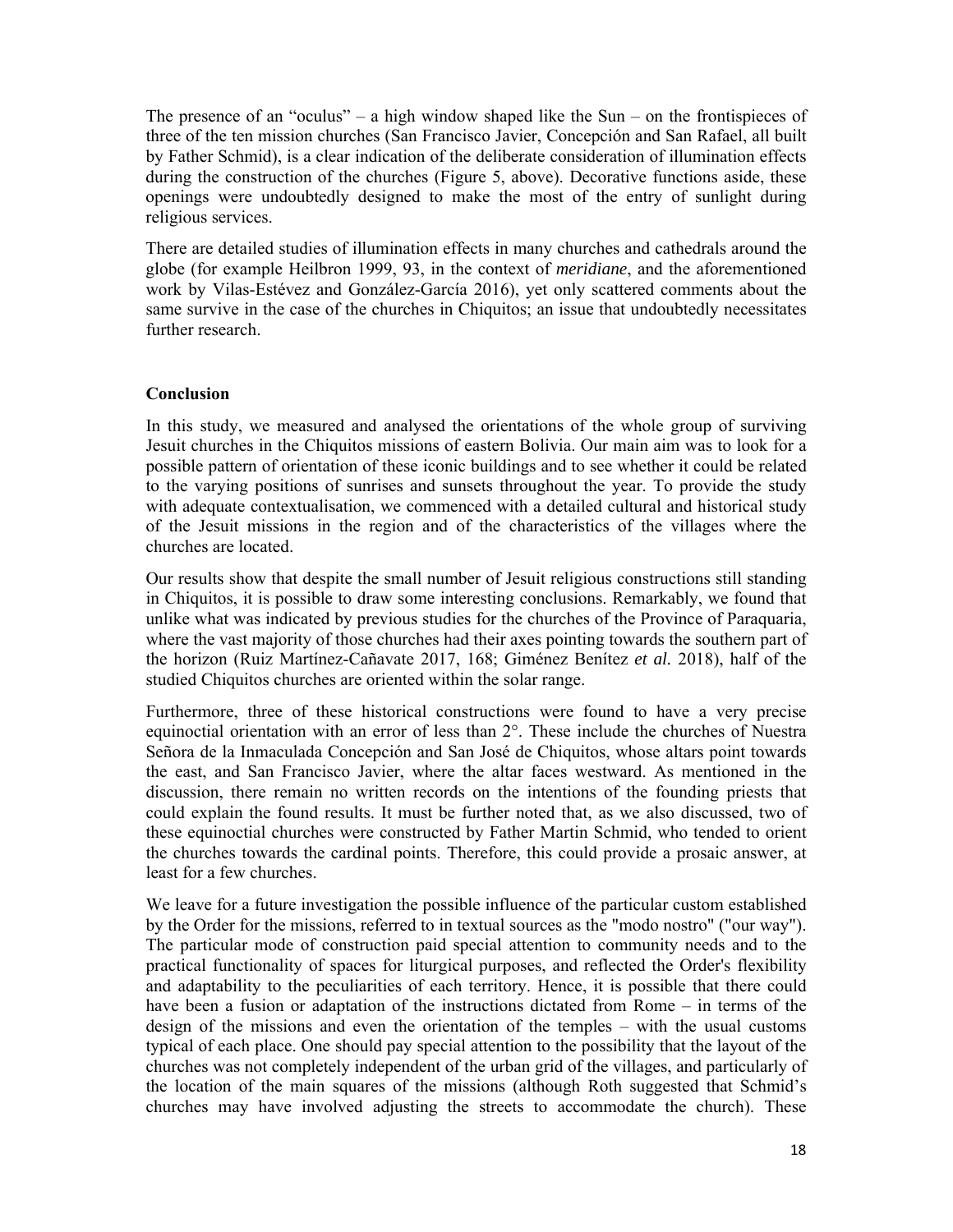elements, characteristic of Jesuit thinking, might also explain the diversity of orientations that were measured, with churches that direct their altars in the traditional "canonical" way in the minority.

We have also briefly commented in this paper on the possible relevance of natural illumination effects on certain internal church structures and elements, highly sought after in Baroque architecture, that could have influenced the orientation preferences of the builders of these churches. Thus is another important element worthy of further research, since natural illumination could explain the orientation of some individual constructions of the Jesuit Order in the region.

Finally, based on the analysis of the data presented above, it could be concluded that the orientation of the Jesuit churches of Chiquitos (and of the missions themselves) most likely does not follow a well-defined prescription or pattern, since it appears to us that the churches had to be adapted to each individual site and landscape, which posed a number of challenges. This notwithstanding, from the measurements and subsequent analysis it is possible to discern certain notable characteristics in this group of churches that it has been worth highlighting.

### **Acknowledgements**

The author wishes to thank Professor Víctor Hugo Limpias Ortiz, from UPSC (Santa Cruz de la Sierra), for his kind invitation to work in Chiquitos, and Drs Limpias Ortiz and Pedro Querejazu for the many discussions on Chiquitan culture during the visits to the missions. The author also thanks José X. Martini, Virgilio Suárez Salas and Eckart Kühne for their various suggestions and recommendations, and Sixto Giménez Benítez for discussions about the Guaraní Jesuit churches and for allowing the author to read a preliminary version of his work prior to its final publication. This work has been partially supported by CONICET and by the University of Buenos Aires.

# **References**

Aguirre Acha, J., 1933. *La antigua Provincia de Chiquitos limítrofe de la Provincia del Paraguay*. La Paz: Renacimiento.

Belmonte J. A., A. Tejera Gaspar, A. Perera Betancort and R. Marrero, 2006. "On the Orientation of pre-Islamic Temples of North Africa: A re-appraisal. New data in Africa Proconsularis". *Mediterranean Archaeology and Archaeometry* 6(3): 77-85.

Borromeo, C., 1985 [1577]. *Instrucciones de la fábrica y del ajuar eclesiásticos*, *(intr., trad. y notas por Bulmaro Reyes Coria).* México: Universidad Nacional Autónoma de México.

Charlevoix, P. F. X. de, 1913 [1757]. *Historia del Paraguay*. Madrid: Librería General de Victoriano Suárez, tomo IV.

D'Orbigny, A., 1945. *Viaje a la América Meridional*, 4 vols. Buenos Aires: Ed. Futuro.

Esteban C., J. A. Belmonte, M. A. Perera Betancort, R. Marrero and J. J. Jiménez González, 2001. "Orientations of pre-Islamic Temples in North-West Africa". *Archaeoastronomy* 26, S65-84.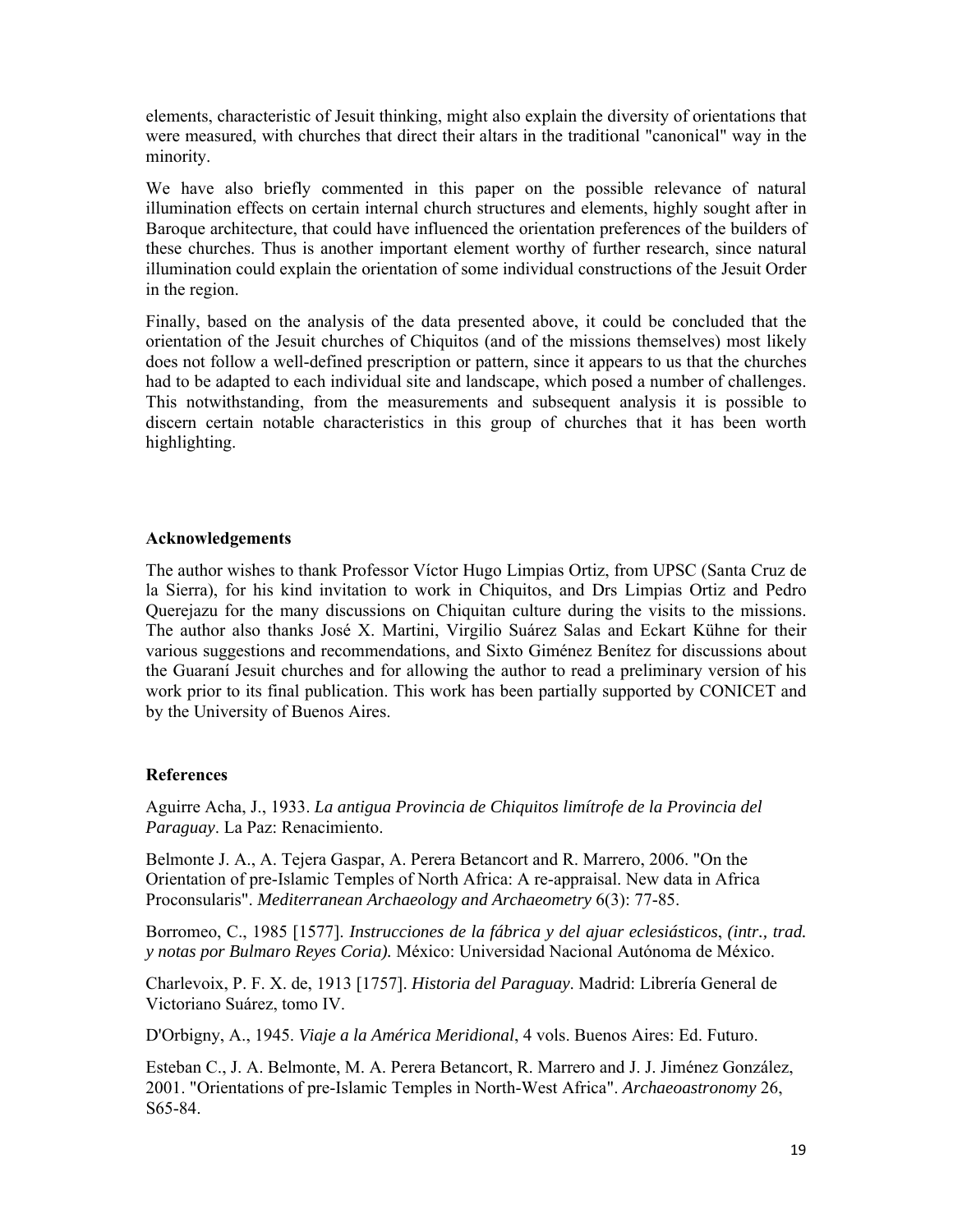Fernández, Juan Patricio,1895 [1726]. *Relación historial de las misiones de indios Chiquitos que en el Paraguay tienen los padres de la Compañía de Jesús*, Vols. I and II. Madrid: Librería de Victoriano Suárez. [online] Accessed January 2020. http://www.gutenberg.org/ebooks/29061.

Furlong, G., S.J., 1953. *José Cardiel y su Carta-Relación de 1747*. Buenos Aires: Librería del Plata.

Gangui, A. and J. A. Belmonte, 2018. "Urban Planning in the First Unfortified Spanish Colonial Town: The orientation of the historic churches of San Cristobal de La Laguna". *Journal of Skyscape Archaeology* 4: 6-25.

Gangui, A., A. C. González-García, M. A. Perera Betancort and J.A. Belmonte, 2016. "On the orientation of the historic churches of Lanzarote: when human necessity dominates over canonical prescriptions". In *The Materiality of the Sky. Proceedings of the 22nd Annual SEAC Conference*, edited by F. Silva *et al.*, 125-134. Lampeter: Sophia Centre Press.

Giménez Benítez, S., A. M. López, M. Gamboa and A. Mudrik, 2018. "Churches orientations in the jesuits missions among guarani people". *Mediterranean Archaeology and Archaeometry* 18(4): 165-171.

González-García, A.C., 2015. "A Voyage of Christian Medieval Astronomy: Symbolic, ritual and political orientation of churches". In *Stars and Stones: Voyages in archaeoastronomy and cultural astronomy,* edited by F. Pimenta, N. Ribeiro, F. Silva, N. Campion and A Joaquinito, 268-275. British Archaeology Reports, Int. Ser. 2720.

Google Earth Pro v.7.3.3.7786 [online], Desktop version, accessed March 2020, https://www.google.com/intl/es/earth/.

Grondona, J. E., 1942. "Descripción sinóptica de la provincia de Chiquitos (curiosidad bibliográfica)". *Revista de la Universidad Mayor Real y Pontificia de San Francisco Xavier de Chuquisaca* 11 (27-28): 251-375.

Gutiérrez da Costa, R. and R. Gutiérrez Viñuales, 1995. "Territorio, Urbanismo y Arquitectura en Moxos y Chiquitos". In *Las Misiones Jesuíticas de Chiquitos*, edited by P. Querejazu, 303-386. La Paz: Fundación Banco Hipotecario Nacional (BHN).

Heilbron, J. L., 1999. *The Sun in the Church: Cathedrals as solar observatories*. Cambridge USA: Harvard University Press.

Hoffmann, W., 1979. *Las misiones jesuíticas entre los chiquitanos*. Buenos Aires: Fundación para la Educación, la Ciencia y la Cultura,

Knogler, J., S.J., 1979. "Relato sobre el país de la nación de los Chiquitos, 1768". In *Las misiones jesuíticas entre los chiquitanos*, edited by W. Hoffmann. Buenos Aires: Fundación para la Educación, la Ciencia y la Cultura.

Kosowsky, M., 2017. *HeyWhatsThat.* [online] Accessed January 2020. http://www.heywhatsthat.com/

Limpias Ortiz, V. H., 2000. "Hans Roth Merz: el arquitecto de la selva". *Revista Fundación Cultural Banco Central de Bolivia* 10: 7-13.

Limpias Ortiz, V. H., 2007. "Misión de Moxos". *Apuntes: Revista de Estudios sobre Patrimonio Cultural* 20(1): 70-91.